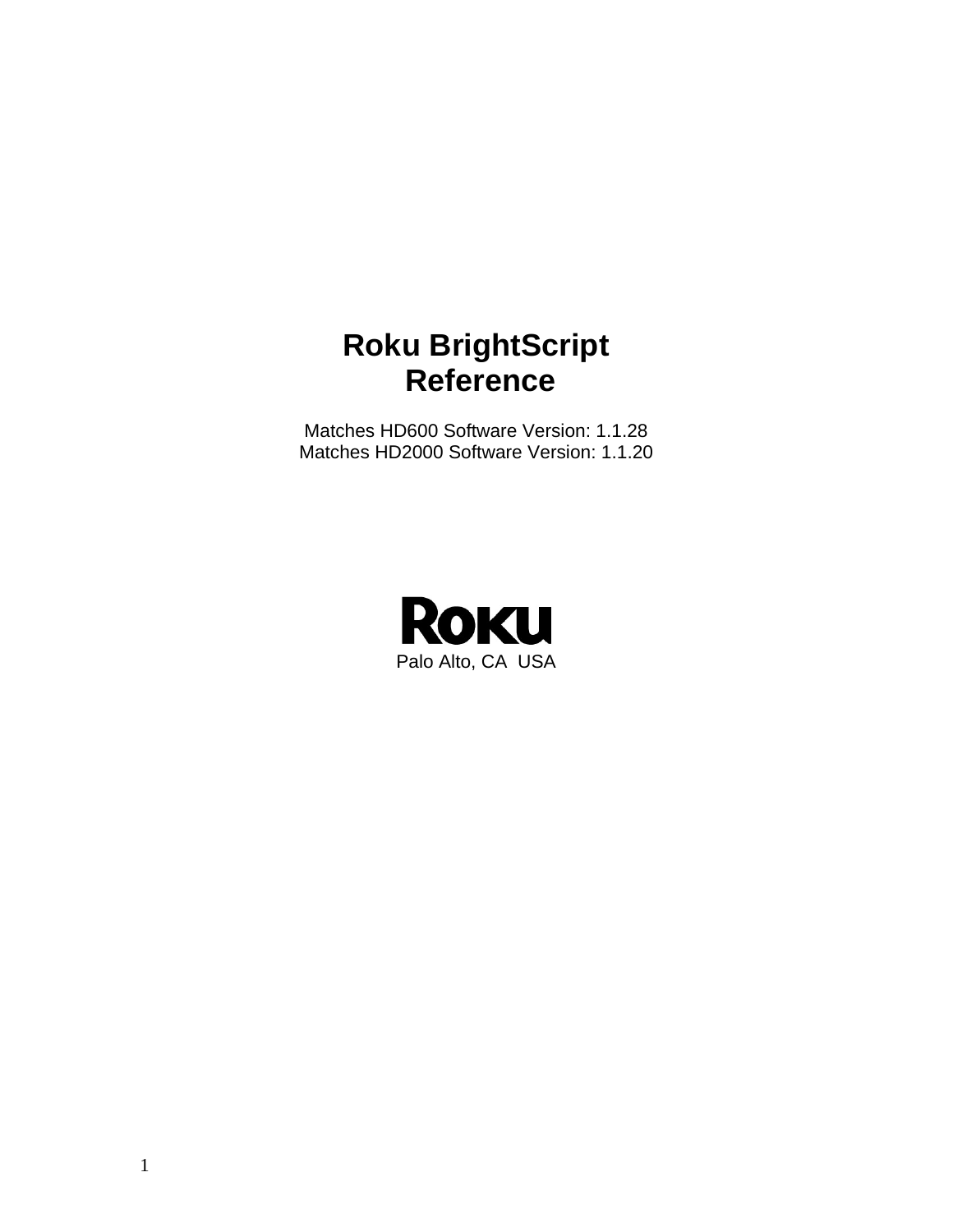| <b>Table of Contents</b> |  |  |  |
|--------------------------|--|--|--|
|--------------------------|--|--|--|

| ON N GOTO LINE NUMBER OR LABEL, , LINE NUMBER OR LABEL OR RUN-TIME VARIABLE 14 |  |
|--------------------------------------------------------------------------------|--|
|                                                                                |  |
|                                                                                |  |
|                                                                                |  |
|                                                                                |  |
|                                                                                |  |
|                                                                                |  |
|                                                                                |  |
|                                                                                |  |
|                                                                                |  |
|                                                                                |  |
|                                                                                |  |
|                                                                                |  |
|                                                                                |  |
|                                                                                |  |
|                                                                                |  |
|                                                                                |  |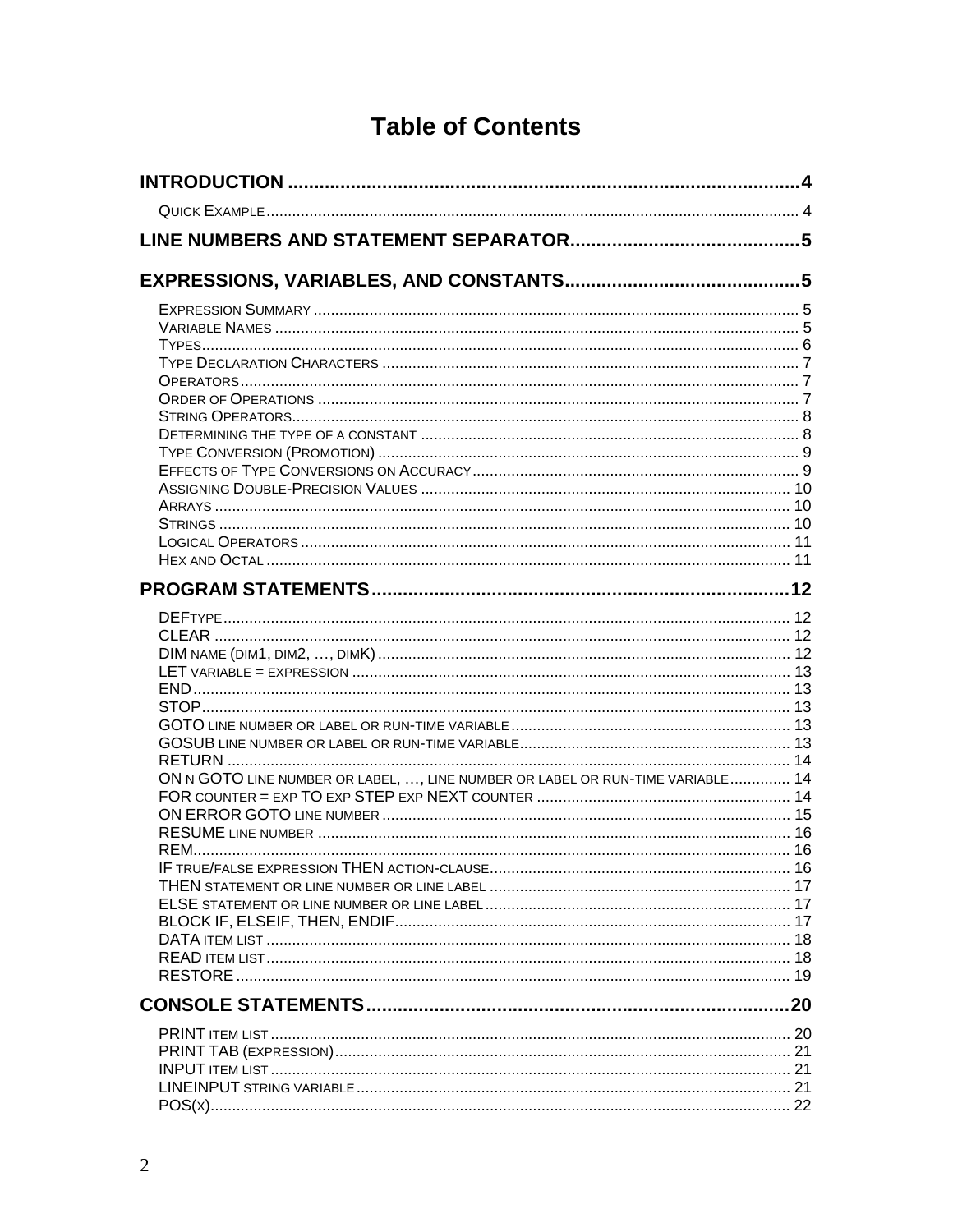| BUILT-IN ROKU OBJECT AND MISCELLANEOUS FUNCTIONS22 |     |
|----------------------------------------------------|-----|
|                                                    |     |
|                                                    |     |
|                                                    |     |
|                                                    |     |
|                                                    |     |
|                                                    |     |
|                                                    |     |
|                                                    |     |
|                                                    |     |
|                                                    |     |
|                                                    |     |
|                                                    |     |
|                                                    |     |
|                                                    |     |
|                                                    |     |
|                                                    |     |
|                                                    |     |
|                                                    |     |
|                                                    |     |
|                                                    |     |
|                                                    |     |
|                                                    |     |
|                                                    |     |
|                                                    |     |
|                                                    |     |
|                                                    |     |
|                                                    |     |
|                                                    |     |
|                                                    |     |
|                                                    |     |
|                                                    |     |
|                                                    |     |
|                                                    |     |
|                                                    |     |
|                                                    |     |
|                                                    |     |
|                                                    | .30 |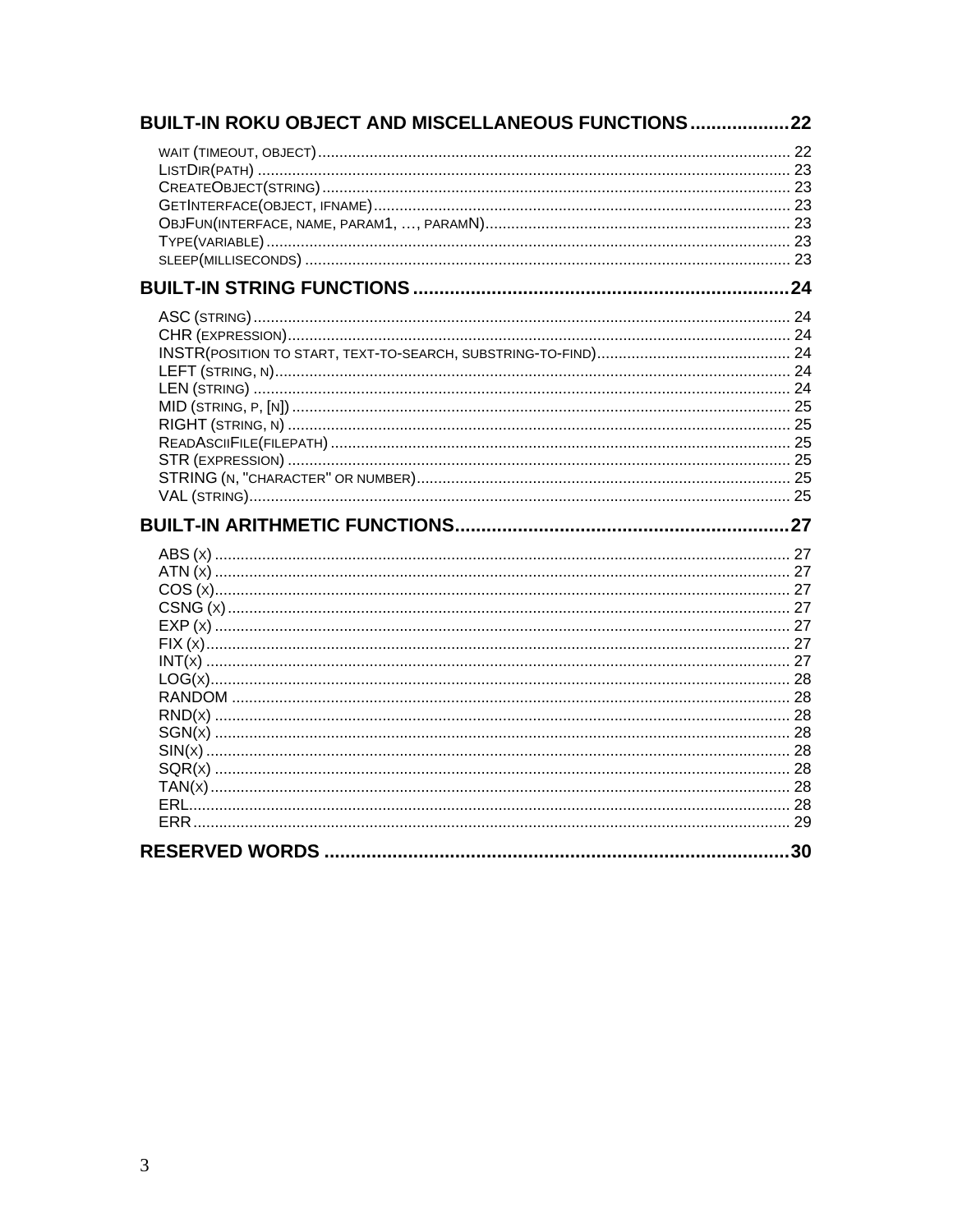# **Introduction**

Roku BrightScript is a scripting language based on Basic. It is easy to learn, and when combined with Roku Objects, it allows developers to create the logic needed for interactive signs or kiosks. This document specifies the syntax and built-in functions of the scripting language. To write useful applications, you should also refer to the Roku Object reference.

This manual is designed for people that have some experience programming software. It is a reference guide, not a tutorial.

BrightScript is an interpreted language, and runs on the BrightSign. To write BrightScript you just need a text editor on your PC or Mac. You can create it using any text editor. I use the editor that comes with Microsoft Visual Studio, which conveniently does color coding for Basic. Once a script is created, you save it, copy it to a Compact Flash card, put it in BrightSign, turn on the power, and use a terminal program to enter the "script <filename>" command. See the BrightSign User Guide for more information on this.

### *Quick Example*

This example will give you a quick flavor of the Roku BrightScript scripting language with a script that plays a video file.

```
REM Defaults to 640x480x60p VGA Out 
video=CreateObject("roVideoPlayer") 
p=CreateObject("roMessagePort") 
ok=video.SetLoopMode(1) 
ok=video.PlayFile("/autoplay.vob") 
msg=wait(0, p)
```
Let's go through each line:

REM Defaults to 640x480x60p VGA Out This line does nothing, it is a "remark". You use REM or ' (apostrophe) to indicate a remark or comment.

video=CreateObject("roVideoPlayer")

The CreateObject function creates a "Roku Object". See the BrightScript Object Reference for more information on this. The variable "video" now holds the reference to this object, and has the type "roVideoPlayer"

p=CreateObject("roMessagePort") This creates an object of type roMessagePort that is used to receive events.

```
ok=video.SetLoopMode(1)
```
This calls the method SetLoopMode of the object roVideoPlayer. This causes the roVideoPlayer to always loop any video it plays back (forever). The "ok" variable now holds the result of this method call, which indicates if there was an error or not. There is almost never an error in this case and this script doesn't actually check the return code.

ok=video.PlayFile("/autoplay.vob") Tell the video object to play the file "/autoplay.vob" (autoplay.vob in the root of the Compact Flash card).

#### $msg=wait(0, p)$

Wait for an event on the message port p. There will never be one, since the "SetPort" member was never called. See the discussion on the event architecture in the BrightScript Roku Objects reference manual for more info. The "0" in "wait" is that timeout value. 0 means never time out. So the net result of this "wait" is to wait forever, since it will never time out, and p never receives events.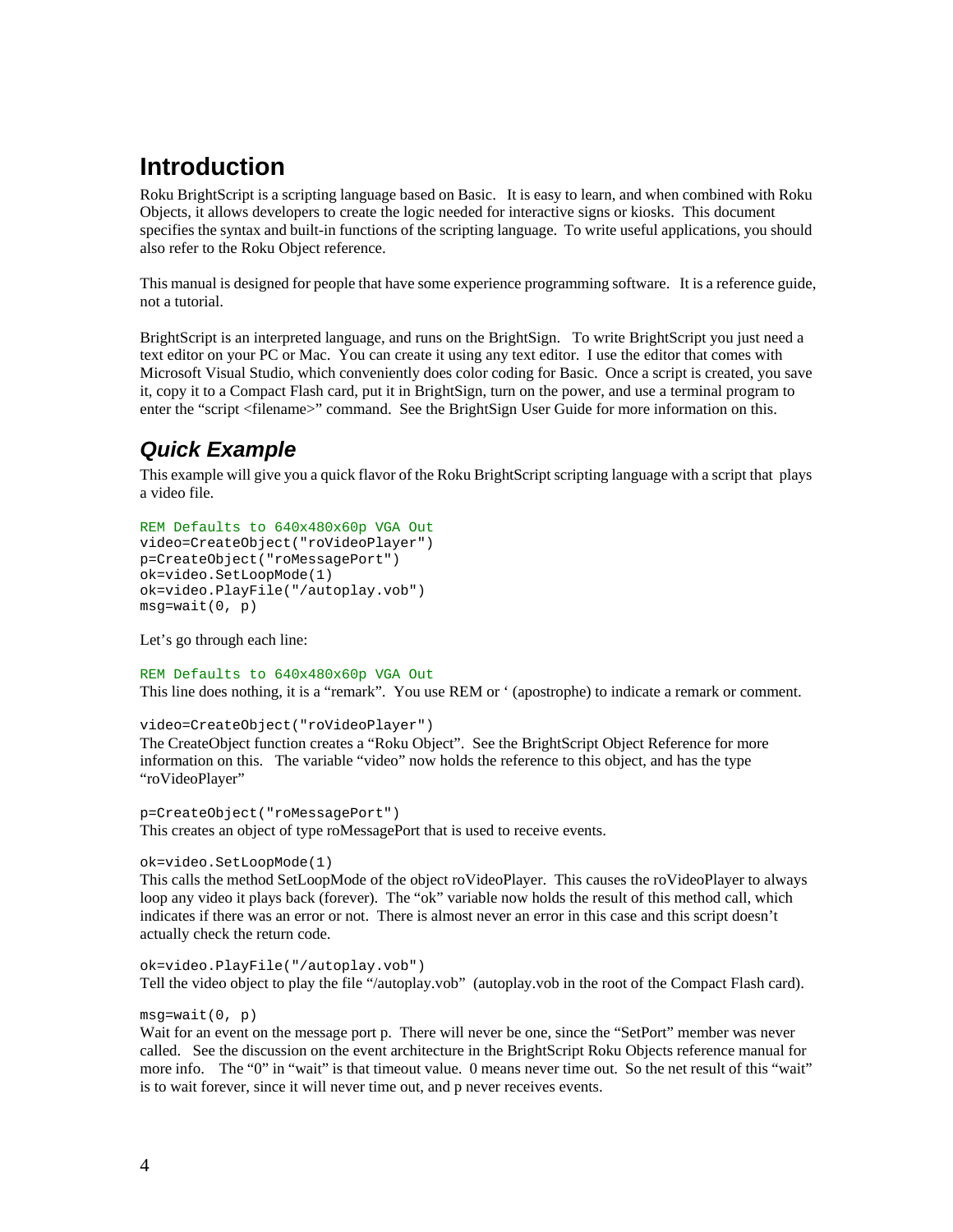# **Line Numbers and Statement Separator**

BrightScript lines may have optional line numbers. For example, the following two examples of code are the same:

```
10 hello=-1 
20 if hello=-1 then print "hello there!!" 
30 goto 20 ' loop and print forever! 
hello=-1 
loop_here: 
if hello=-1 then print "hello there!!" 
goto loop_here ' loop and print forever!
```
In BrightScript, if you wish to put multiple statements on a single line, separate them with a : (colon).

```
For example: 
Hello="hello there!":print hello
```
# **Expressions, Variables, and Constants**

#### *Expression Summary*

An expression is a combination of variables, constants, and functions that can evaluate to a value. The value will also have a type.

```
For example: 
Roku> script 
BrightScript Micro Debugger. 
Enter any BrightScript statement, debug commands, or HELP. 
BrightScript> ?5+1 
  6 
BrightScript> ? 2.1 - 2 
  0.0999999 
BrightScript> days=5 
BrightScript> ?days+2 
  7 
BrightScript> ?"hello"+" "+"there" 
hello there
```
#### *Variable Names*

Variable names

- must start with an alphabetic character  $(a z)$
- may consist of alphabetic characters, numbers, or the symbol " " (underscore)
- may end with an optional type designator.
- are not case sensitive
- may be of any reasonable length
- may not use a "reserved word" as the name (see appendix for list of reserved words).

```
For example:
```
a boy5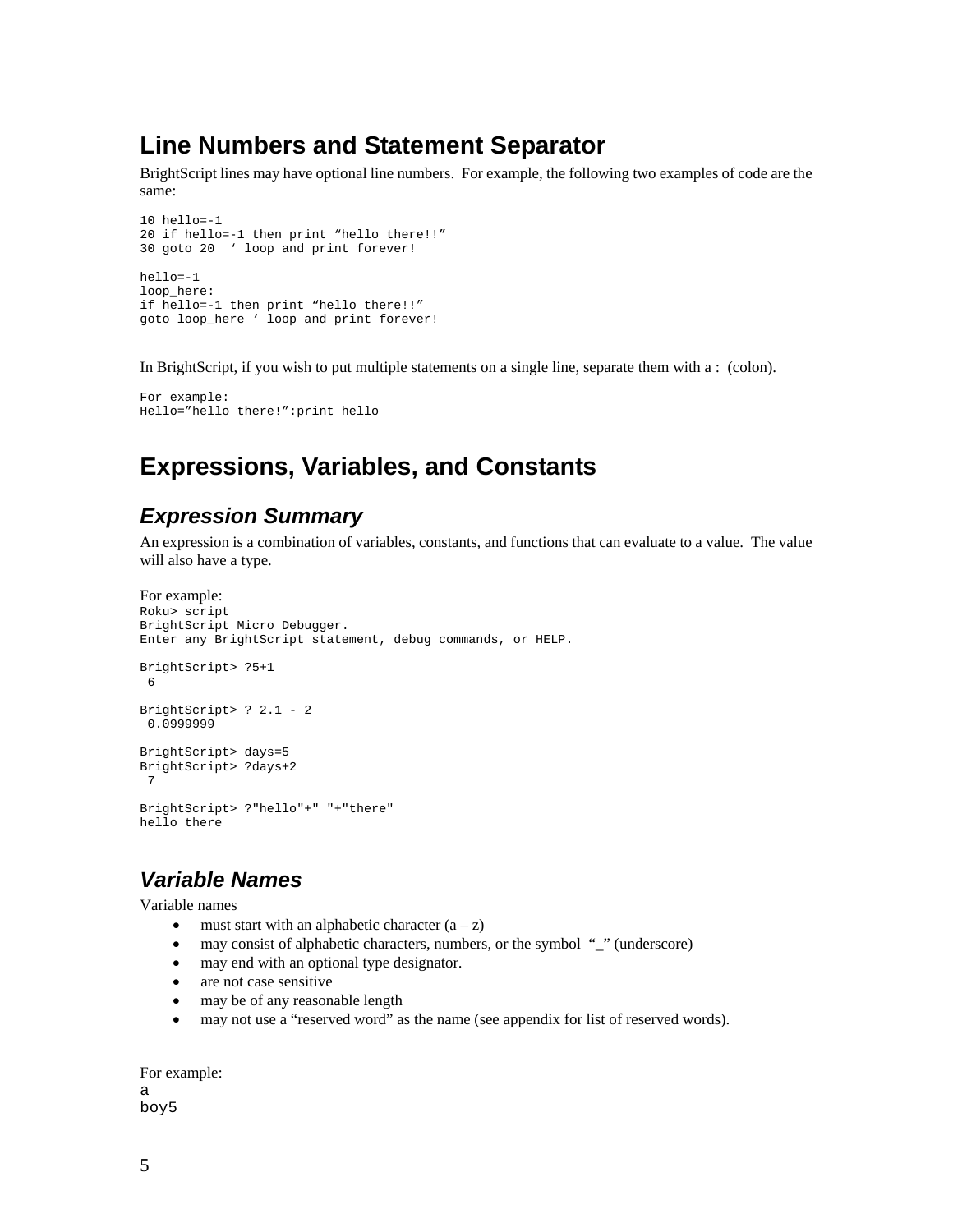super\_man\$

#### *Types*

All variables and values have a "type". The type of a variable is stored along with its value. The following types are used by Roku BrightScript:

- rotINT32– 32 bit signed number
- rotFLOAT the smallest floating point number format supported by the hardware or software
- Double the largest floating point number format supported by the hardware or software. Note that although BrightScript supports Double, Roku Objects do not.
- rotSTRING. a sequence of ASCII characters. Currently strings are ASCII, not UTF-8.
- rotOBJECT– See the Roku Object section. Note that if you use the "type()" function, you will not get rotOBJECT. Instead you will get the type of object. E.g.: roList, roVideoPlayer, etc.
- rotINTERFACE- See the Roku Object Section.
- typeOmatic This means that the type is determined at evaluation time. For example "1" is an int, "2.3" is a float, "hello" is a string, etc. A variable that does not end in a type specifier character is typeOmatic. It will take on the type of the expression assigned to it, and may change its type. For example:  $a=4$  creates a as int, then  $a =$  "hello", changes a to a string. NOTE: Arrays that are typeOmatic can not change their type once assigned an initial type. All array elements must be of the same type.

Variables without declaration characters are assumed to be typeOmatic; this assumption can be changed with DEFine statements.

Here are some examples of types. ? is a short cut for the "print" statement. The "type()" function returns a string that identifies the type of the expression passed in.

```
Roku> script 
BrightScript Micro Debugger. 
Enter any BrightScript statement, debug commands, or HELP. 
BrightScript> ?type(1) 
rotINT32 
BrightScript> ?type(1.0) 
rotFLOAT 
BrightScript> ?type("hello") 
rotSTRING 
BrightScript> ?type(CreateObject("roList")) 
roList 
BrightScript> ?type(1%) 
rotINT32 
BrightScript> b!=1 
BrightScript> ?type(b!) 
rotFLOAT 
BrightScript> c$="hello" 
BrightScript> ?type(c$) 
rotSTRING 
BrightScript> d="hello again" 
BrightScript> ?type(d) 
rotSTRING 
BrightScript> d=1 
BrightScript> ?type(d) 
rotINT32 
BrightScript> d=1.0
```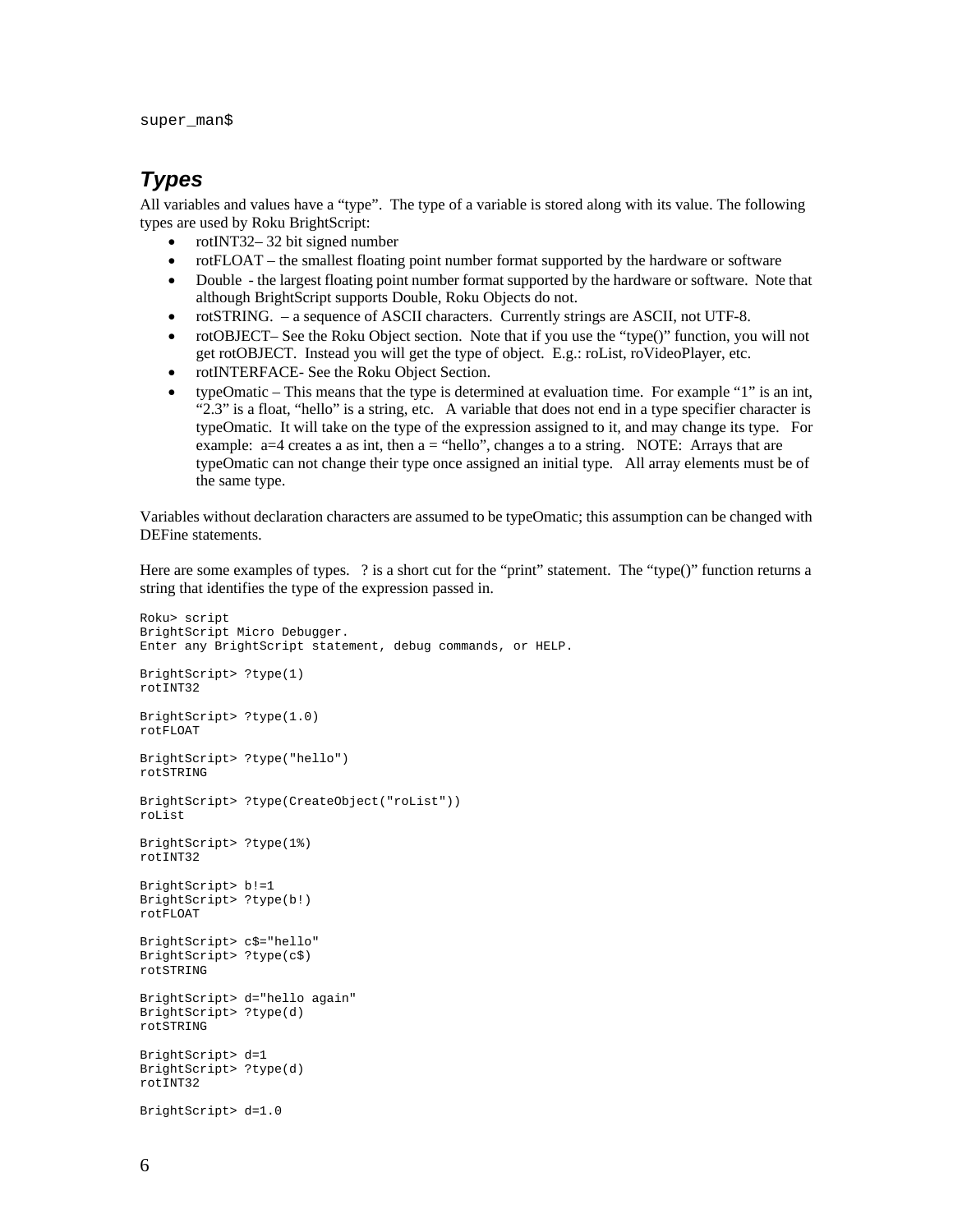BrightScript> ?type(d) rotFLOAT

# *Type Declaration Characters*

| Character | Type                                    | Examples       |
|-----------|-----------------------------------------|----------------|
|           | <b>String</b>                           | $A\$ , ZZ\     |
| $\%$      | Integer                                 | A1%, SUM%      |
|           | Single-Precision (float)                | B!, N1!        |
| #         | Double-Precision (double)               | A#, $1/3#$     |
| D         | Double-Precision (exponential notation) | 1.23456789D-12 |
| E         | Single-Precision (exponential notation) | 1.23456E+30    |

### *Operators*

| $^{+}$               | Add                               |
|----------------------|-----------------------------------|
|                      | Subtract                          |
| $\ast$               | Multiply                          |
| $\overline{1}$       | Divide                            |
| $\wedge$             | exponentiation (e.g., $2^3 = 8$ ) |
| $^{+}$               | $"2" + "2" = "22"$                |
| concatenate          |                                   |
| (string              |                                   |
| together)            |                                   |
| $\,<\,$              | is less than                      |
| $\geq$               | is greater than                   |
| $=$                  | is equal to                       |
| $\leq$ = or = $\leq$ | is less than or equal to          |
| $>$ = or = >         | is greater than or equal to       |
| $\lt$                | does not equal                    |
| <b>NOT</b>           | Not equal                         |
| <b>AND</b>           | Both must be true                 |
| OR                   | Either one must be true           |

# *Order of Operations*

Operations in the innermost level of parentheses are performed first, then evaluation proceeds to the next level out, etc. Operations on the same nesting level are performed according to the following hierarchy: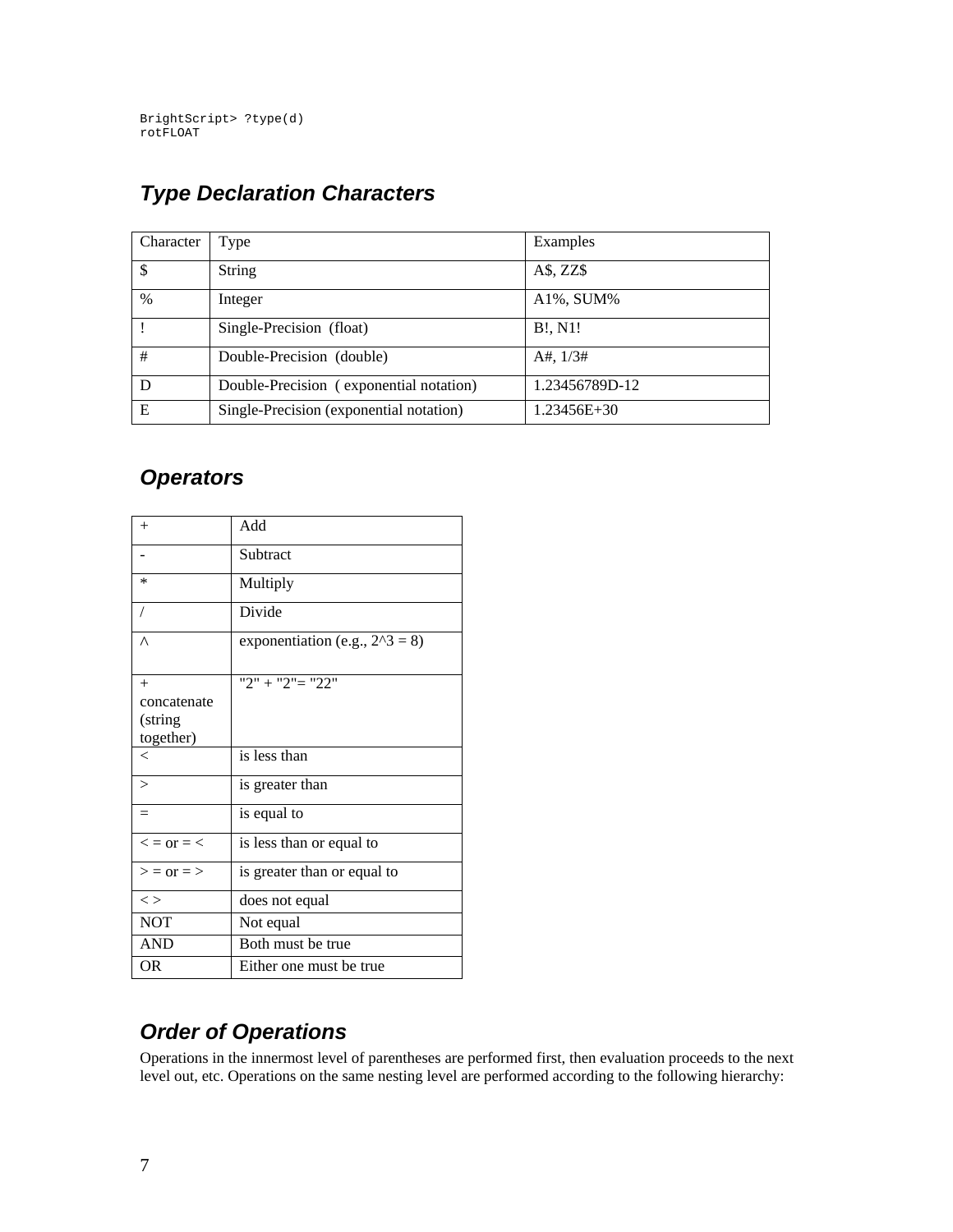Exponentiation: A  $\wedge$  B Negation:  $-X^*$ , / (left to right) +, – (left to right) <, >, =, <=, >=, <> (left to right) NOT AND OR .

| () Parentheses        |
|-----------------------|
| Λ<br>(Exponentiation) |
| - (Negation)          |
| $*$ /                 |
| +. -                  |
| $<,>, =$              |
| <b>NOT</b>            |
| <b>AND</b>            |
| ΩR                    |

### *String Operators*

| Symbol            | Meaning                        | Example                             |
|-------------------|--------------------------------|-------------------------------------|
| $\,<\,$           | precedes alphabetically        | " $A" < "B"$                        |
|                   | follows alphabetically         | " $JOE" > "JIM"$                    |
|                   | equals                         | $B$ = "WIN"$                        |
| $\leftrightarrow$ | does not equal                 | IF A\$<>B\$ THEN PRINT A\$          |
| $\leq$            | precedes or equals             | IF A\$<=AZ\$ PRINT "DONE"           |
| $>=$              | follows or equals              | IF L1\$>="SMITH" PRINT L1\$         |
| $+$               | concatenate the two<br>strings | $AS = C$+C1$$<br>$AS = "TRS-"+"80"$ |

### *Determining the type of a constant*

The following rules determine how a constant and typeOmatic variables are typed:

|      | If a constant contains 10 or more digits, or if D is used in the<br>exponent, that number is double precision. Adding a #<br>declaration character also forces a constant to be double<br>precision.         |
|------|--------------------------------------------------------------------------------------------------------------------------------------------------------------------------------------------------------------|
| П.   | If the number is not double-precision, and if it contains a decimal point, then<br>the number is float. If number is expressed in exponential<br>notation with E preceding the exponent, the number is float |
| III. | If neither I nor II is true of the constant, then it is an integer.                                                                                                                                          |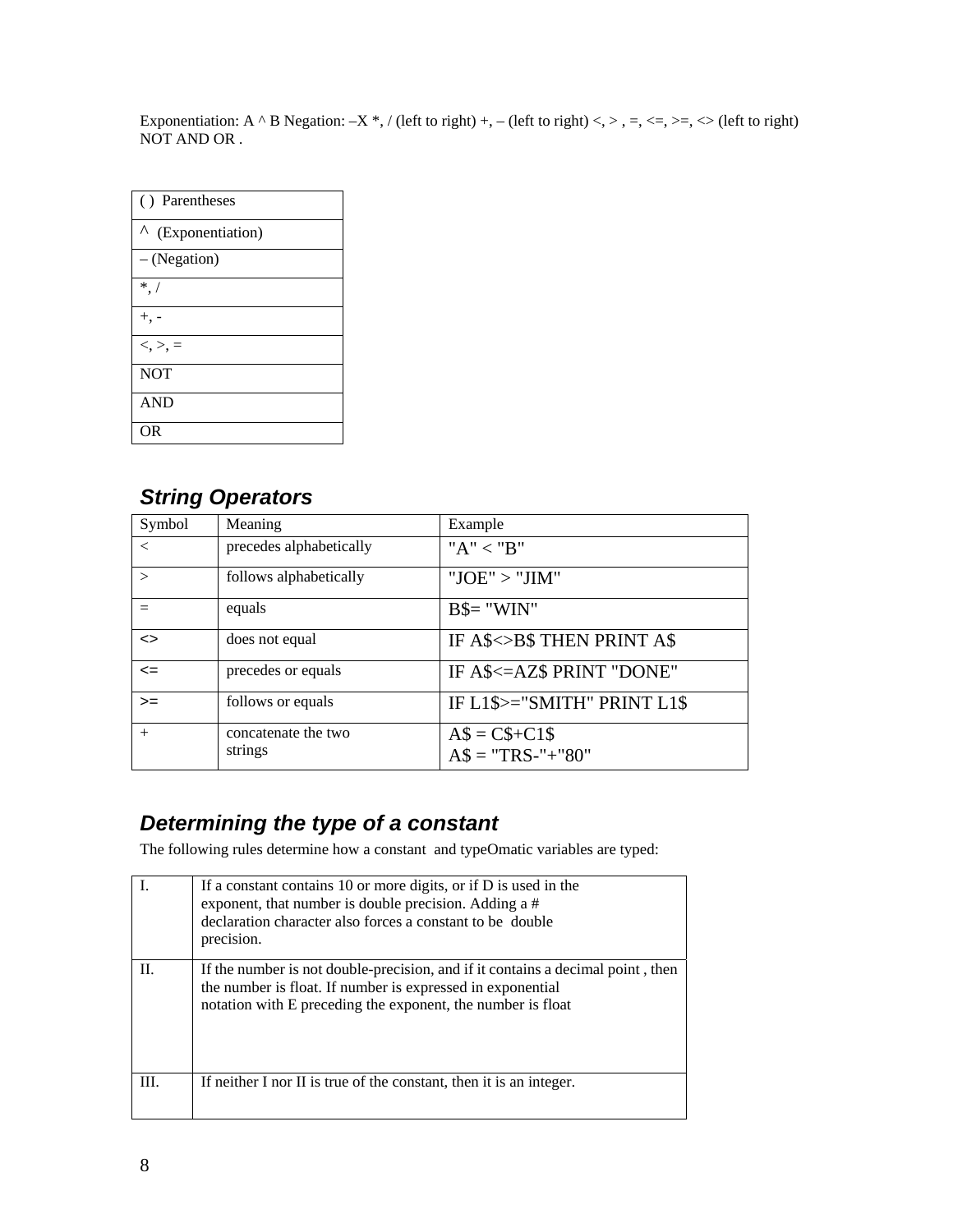Examples:

```
1.234567 - float 
5 - int1.0 - float 
1.0# - double<br>12345678900 - double
12345678900
1% - int 
1! - float 
1# - double 
1E0 – float 
1D0 – double 
1.1% -- syntax error
```
### *Type Conversion (Promotion)*

When operations are performed on one or two numbers, the result must be typed as integer, double or single-precision (float). When  $a +$ ,  $\overline{a}$ , or  $\overline{\phantom{a}}$  operation is performed, the result will have the same degree of precision as the most precise operand. For example, if one operand is single-precision, and the other double-precision, the result will be double precision. Only when both operands are integers will a result be integer. If the result of an integer \*, -, or + operation is outside the integer range, the operation will be done in double precision and the result will be double precision.

Division follows the same rules as  $+$ ,  $*$  and  $-$ , except that it is never done at the integer level: when both operators are integers, the operation is done in single precision float with a single-precision float result. During a compare operation  $\langle \langle , \rangle =,$  etc.) the operands are converted to the same type before they are compared. The less precise type will always be converted to the more precise type.

The logical operators AND, OR and NOT first convert their operands to integer form. The result of a logical operation is always an integer.

#### *Effects of Type Conversions on Accuracy*

When a number is converted to integer type, it is "rounded down"; i.e., the largest integer, which is not greater than the number is used. (This is the same thing that happens when the INT function is applied to the number.)

When a number is converted from double to single precision, it is "4/5 rounded" (the least significant digit is rounded up if the fractional part  $> = 5$ . Otherwise, it is left unchanged).

When a single precision number is converted to double precision, only the seven most significant digits will be accurate.

```
Examples: 
10 A!=1.3 
20 A#=A! 
30 PRINT A# 
RUN 
1.299999952316284 
10 A#=2/3 
20 PRINT A#
```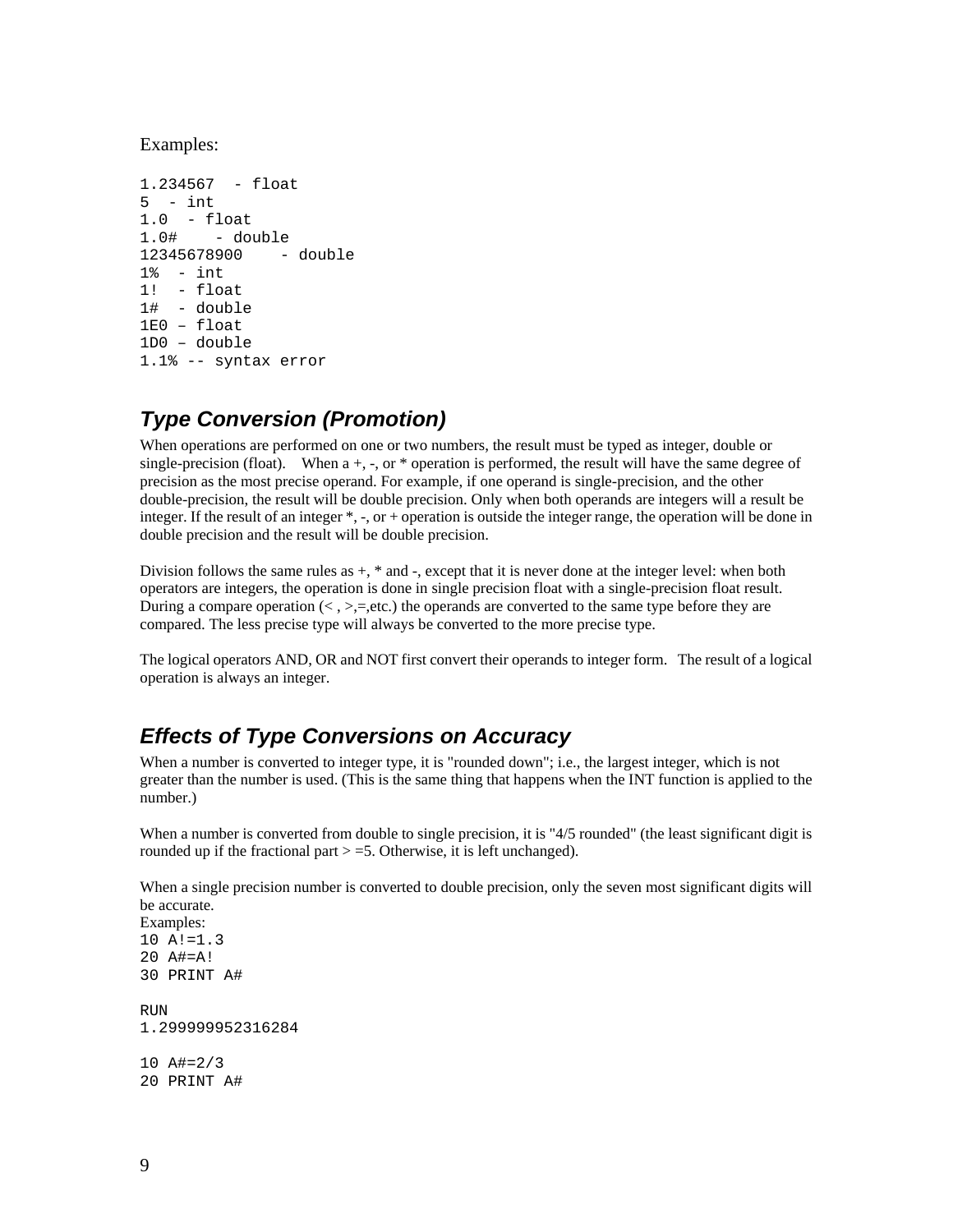```
RIN
.6666666865348816
```
#### *Assigning Double-Precision Values*

Here are three ways to be sure double-precision values are stored without any trailing "garbage digits". The first two (lines 10 and 20) are for entering constants; the third (line 30) is for converting from single precision to double-precision values. A#=0.1D0

```
B#=0.1000000 
C#=VAL (STR$(0.1))
```
BrightScript Objects do not support double precision, and double precision runs slower than float (single precision). "integer" math runs the fastest.

#### *Arrays*

.

An array is simply an ordered list of values. In Roku BrightScript these values may be of any type, depending on how the array is defined or typed.

Arrays start at zero. For example, after DIM A(4), array A contains 5 elements: A(0), A(1), A(2), A(3), A(4).

The number of dimensions an array can have (and the size or depth of the array), is limited only by the amount of memory available.

```
For example: 
DIM TWO-D(100,100) 
FOR I=0 TO 100:FOR J=0 TO 100 
TWO-D(I,J) = 500NEXT:NEXT
```
String arrays can be used. For example,  $C<sup>S</sup>(X)$  would automatically be interpreted as a string array. And if you use DEFSTR A at the beginning of your program, any array whose name begins with A would also be a string array.

### *Strings*

String constants are contained in quotes. For Example: "This is a string!"

String variables end with \$, or are defined with the DEFSTR statement. For example: A\$="fred"

Strings may be compared for equality or alphabetic precedence. When they are checked for equality, every character, including any leading or trailing blanks, must be the same or the test fails.

#### IF Z\$="END" THEN end\_now

Strings are compared character-for-character from left to right. Actually, the ASCII codes for the characters are compared, and the character with the lower code number is considered to precede the other character.

For example, the constant "A!" precedes the constant "A#", because "!" (ASCII code: decimal 33) precedes "#" (ASCII code: decimal 35). When strings of differing lengths are compared, the shorter string is precedent if its characters are the same as those in the longer string. For example, "A" precedes "A ".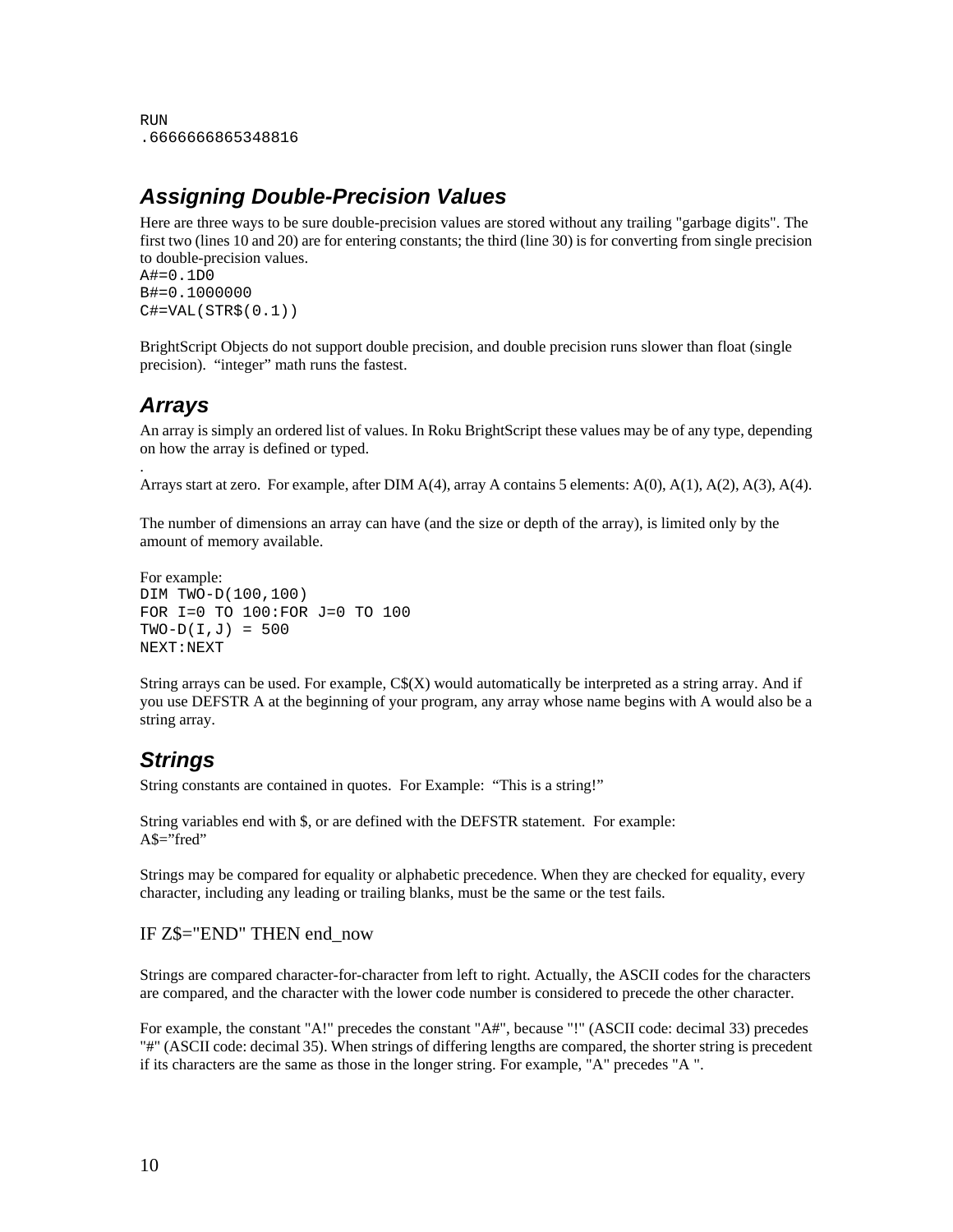Not including the built-in string functions, there is only one string operation - concatenation, represented by the plus symbol +.

```
Example Programs: 
A$="A ROSE" 
B$=" IS A ROSE" 
C$=A$+B$+B$+B$+".' 
PRINT C$ 
RUN 
A ROSE IS A ROSE IS A ROSE IS A ROSE.
```
### *Logical Operators*

We described how AND, OR and NOT can be used with relational expressions. For example,

#### 100 IF A=C AND NOT(B>40) THEN 60 ELSE 50

AND, OR and NOT can also be used for bit manipulation, bitwise comparisons, and Boolean operations. AND, OR and NOT convert their arguments to 32-bit, signed two's-complement integers. They then perform the specified logical operation on them and return a result within the same range

The operations are performed in bitwise fashion; this means that each bit of the result is obtained by examining the bit in the same position for each argument.

63 AND 16 = 16  $-1$  OR  $-2 = -1$ 

### *Hex and Octal*

Hex and octal constants use the following prefixes: &H (hex constants) &O (octal constants)

Example: PRINT &H0ABC RUN 2748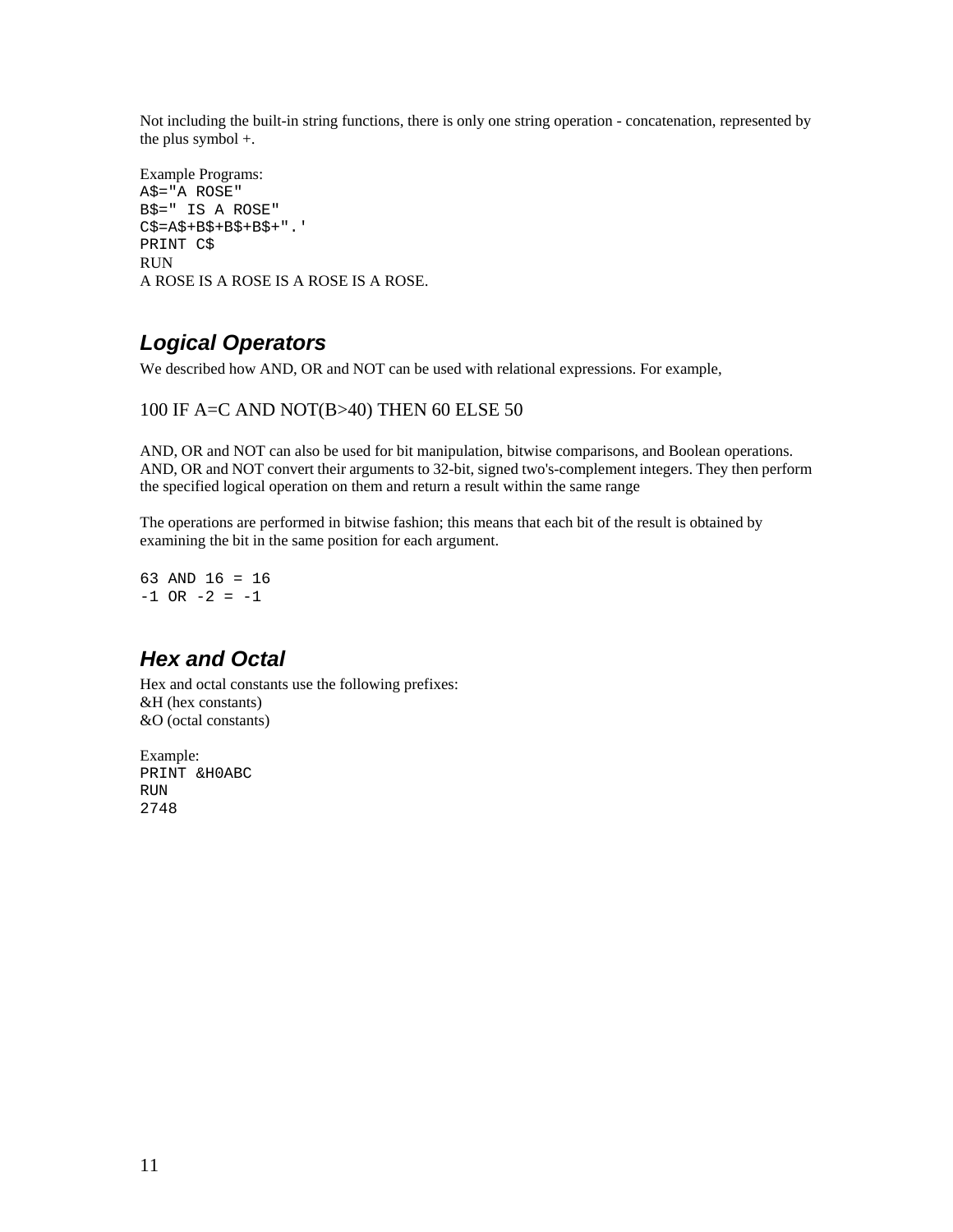## **Program Statements**

| Type          | Assignment &   | Sequence of          | (Conditional |
|---------------|----------------|----------------------|--------------|
| Definition    | Allocation     | Execution            | Statements)  |
| <b>DEFINT</b> | <b>CLEAR</b>   | <b>END</b>           | IF           |
| <b>DEFSNG</b> | <b>DIM</b>     | <b>STOP</b>          | <b>THEN</b>  |
| <b>DEFDBL</b> | <b>LET</b>     | <b>GOTO</b>          | <b>ELSE</b>  |
| <b>DEFSTR</b> | <b>DATA</b>    | <b>GOSUB</b>         |              |
|               | <b>READ</b>    | <b>RETURN</b>        |              |
|               | <b>RESTORE</b> | ON  GOTO             |              |
|               |                | ON  GOSUB            |              |
|               |                | <b>FOR-NEXT-STEP</b> |              |
|               |                | <b>ON ERROR GOTO</b> |              |
|               |                | <b>RESUME</b>        |              |
|               |                | <b>REM</b>           |              |
|               |                |                      |              |

#### *DEFtype*

- DEFINT *letter or range*
- DEFSNG *letter or range*
- DEFDBL *letter or range*
- DEFSTR *letter or range*

Examples: DEFINT A,I,N

All variables beginning with A, I or N will be treated as integers. For example, Al, AA, 13 and NN will be integer variables. However, A1#, AA#, I3# would still be double precision variables, because of the type declaration characters, which always override DEF statements.

DEFINT I-N

Causes variables beginning with I, J, K, L, M or N to be treated as integer variables. DEFINT may be placed anywhere in a program, but it is normally placed at the beginning of a program.

## *CLEAR*

Deletes all variables values and types, and array dimensions. Clears any DEFtypes*.*

### *DIM name (dim1, dim2, …, dimK)*

Lets you set the "depth" (number of elements allowed per dimension) of an array or list of arrays. If no DIM statement is used, a depth of 11 (subscripts 0-10) is allowed for each dimension of each array used. Example:

DIM A(5),B(2,3),C\$(20)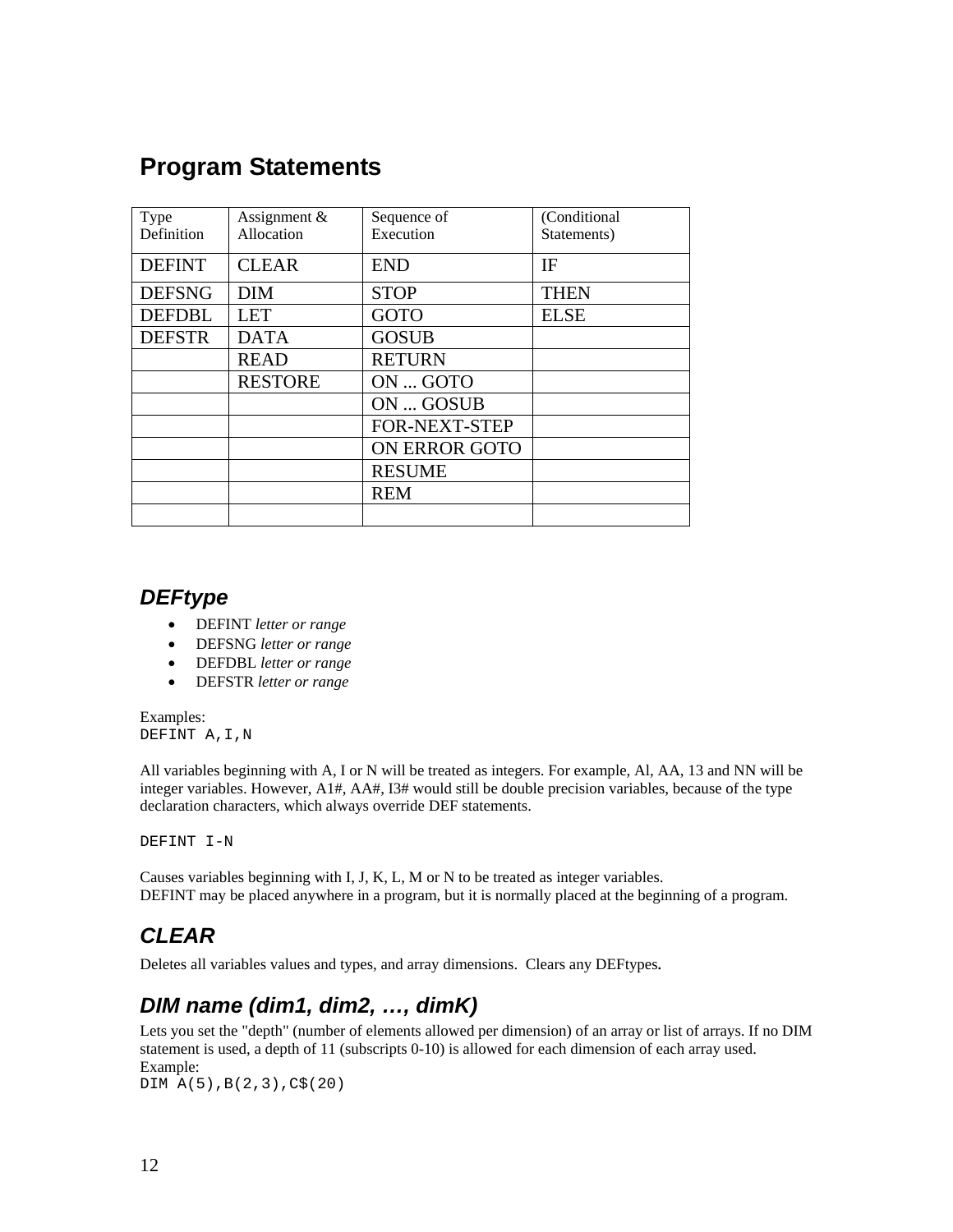To re-dimension an array, you must first use a CLEAR statement

#### *LET variable = expression*

May be used when assigning values to variables. Roku BrightScript does not require LET with assignment statements, but you can use it if you wish.

```
Examples: 
LET A$="A ROSE IS A ROSE" 
LET B1=1.23 
LET X=X-Z1
```
In each case, the variable on the left side of the equals sign is assigned the value of the constant or expression on the right side.

#### *END*

Terminates execution normally.

```
Example: 
10 INPUT S1,S2 
20 GOSUB 100 
. 
. 
. 
99 END 
100 H=SQR(S1*S1+S2*S2) 
110 RETURN
```
The END statement in line 99 prevents program control from "crashing" into the subroutine. Now line 100 can only be accessed by a branching statement such as 20 GOSUB 100.

### *STOP*

Interrupts execution and prints a BREAK IN *line number* message. STOP is primarily a debugging aid.

#### *GOTO line number or label or run-time variable*

Transfers program control to the specified line number. GOTO *line number/label/run-time variable* results in an unconditional (or automatic) branch.

#### *GOSUB line number or label or run-time variable*

Transfers program control to the subroutine beginning at the specified line number and stores an address to RETURN to after the subroutine is complete. When the Interpreter encounters a RETURN statement in the subroutine, it will then return control to the statement, which follows GOSUB.

```
Example: 
GOSUB ["king"] 
a$="queen" 
GOTO [a$] 
PRINT "ERROR!":STOP 
king: 
   PRINT "king!"
```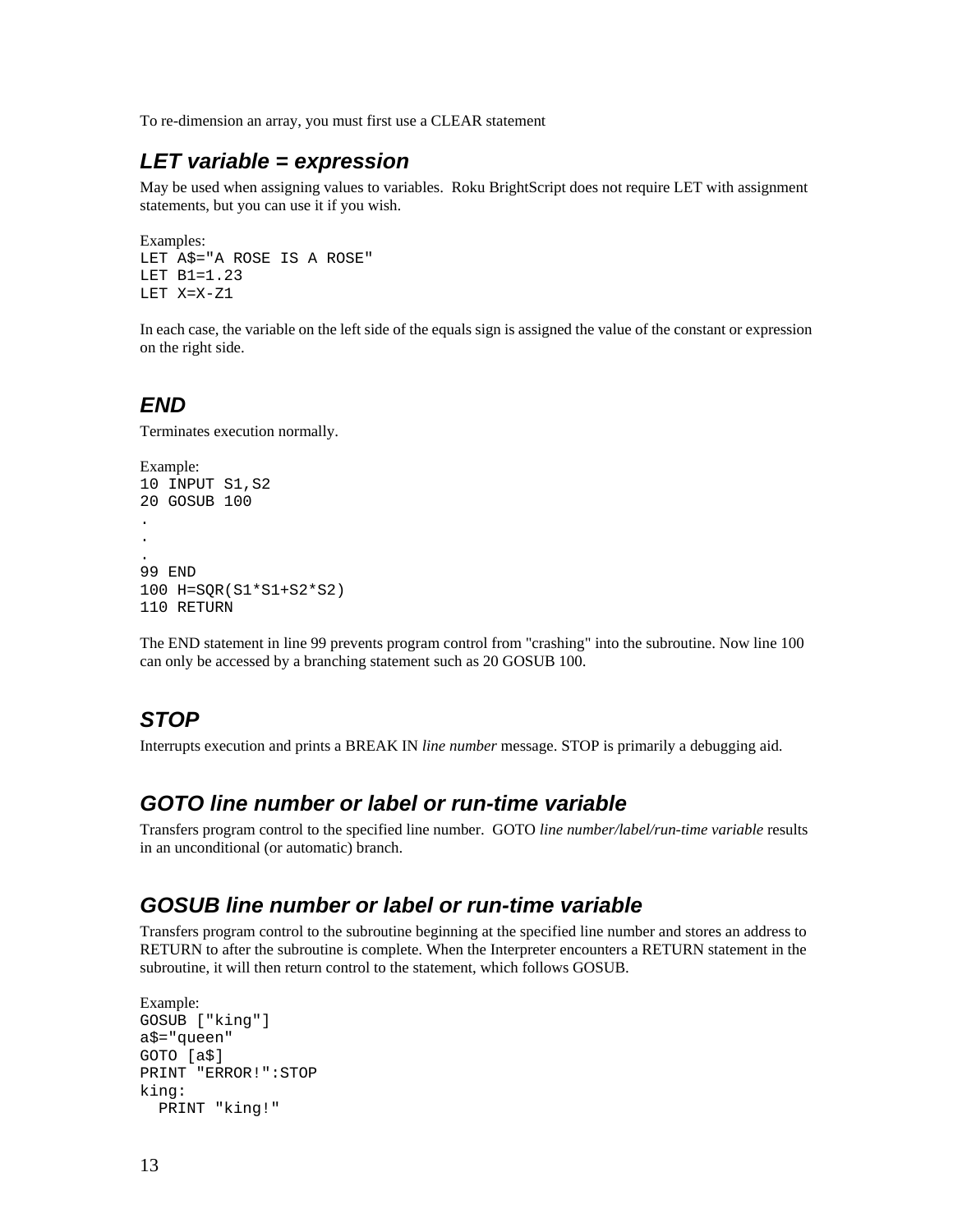```
 RETURN 
PRINT "ERROR!":STOP 
queen: 
PRINT "queen!"
```
### *RETURN*

Ends a subroutine and returns control to the statement immediately following the most recently executed GOSUB.

#### *ON n GOTO line number or label, …, line number or label or run-time variable*

This is a multi-way branching statement that is controlled by a test variable or expression. The general format for ON *n* GOTO is:

ON *expression* GOTO *1st line number, 2nd line number, …, Kth line number*

When ON ... GOTO is executed, first the expression is evaluated and the integer portion ... INT(expression) … is obtained. We'll refer to this integer portion as J. The Computer counts over to the Jth element in the line-number list, and then branches to the line number specified by that element. If there is no Jth element (that is, if  $J > K$  or  $J=0$  in the general format above), then control passes to the next statement in the program. If the test expression or number is less than zero, or greater than 255, an error will occur. The line-number list may contain any number of items. For example:

ON MI GOTO 150, 160, 170, 150, 180 ON MI GOTO LABEL1, LABEL2, LABEL3, LABEL4, LABEL5

### *FOR counter = exp TO exp STEP exp NEXT counter*

Opens an iterative (repetitive) loop so that a sequence of program statements may be executed over and over a specified number of times. The general form is (brackets indicate optional material):

*line* # FOR *counter-variable = initial value* TO *final value* [STEP *increment*] . .[*program statements*] . *line* # NEXT [*counter-variable*]

In the FOR statement, *initial value, final value* and *increment* can be constants, variables or expressions. The first time the FOR statement is executed, these three are evaluated and the values are saved; if the variables are changed by the loop, it will have no effect on the loop's operation. However, the counter variable must not be changed or the loop will not operate normally.

The FOR-NEXT-STEP loop works as follows: the first time the FOR statement is executed, the counter is set to the "initial value." Execution proceeds until a NEXT statement is encountered. At this point, the counter is incremented by the amount specified in the STEP *increment*. (If the *increment* has a negative value, then the counter is actually decremented.) If STEP *increment* is not used, an increment of 1 is assumed.

Then the counter is compared with the *final value* specified in the FOR statement. If the counter is greater than the *final value*, the loop is completed and execution continues with the statement following the NEXT statement. (If *increment* was a negative number, loop ends when counter is less than *final value*.) If the counter has not yet exceeded the *final value*, control passes to the first statement after the FOR statement.

Example Programs: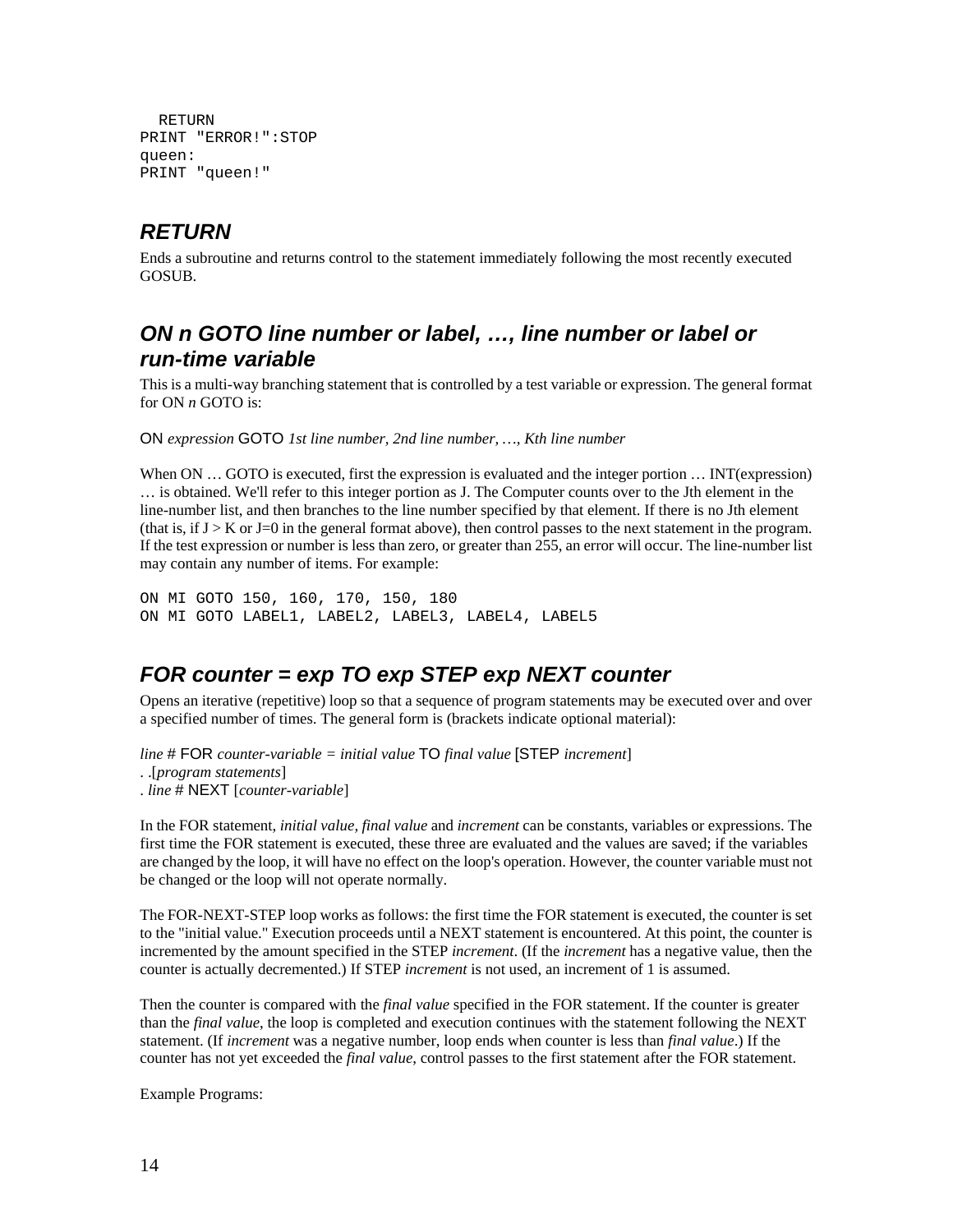```
FOR I=10 TO 1 STEP -1 PRINT I; 
     NEXT 
RUN 
 10 9 8 7 6 5 4 3 2 1 
    FOR I=1T<sub>O</sub>3 PRINT"OUTER LOOP" 
    FOR J=1 TO 2
     PRINT" INNER LOOP" 
50 NEXT J 
60 NEXT I 
RUN 
OUTER LOOP 
INNER LOOP 
INNER LOOP 
OUTER LOOP 
INNER LOOP 
INNER LOOP 
OUTER LOOP 
INNER LOOP
```
Note that each NEXT statement specifies the appropriate counter variable; however, this is just a programmer's convenience to help keep track of the nesting order. The counter variable may be omitted from the NEXT statements. But if you do use the counter variables, you must use them in the right order; i.e., the counter variable for the innermost loop must come first. It is also advisable to specify the counter variable with NEXT statements when your program allows branching to program lines outside the FOR-NEXT loop. Another option with nested NEXT statements is to use a counter variable list. Delete line 50 from the above program and change line 60:

60 NEXT J,I

INNER LOOP

#### *ON ERROR GOTO line number*

When the Interpreter encounters any kind of error in your program, it normally breaks out of execution and prints an error message. With ON ERROR GOTO, you can set up an error-trapping routine, which will allow your program to "recover" from an error and continue, without any break in execution. Normally you have a particular type of error in mind when you use the ON ERROR GOTO statement. For example, suppose your program performs some division operations and you have not ruled out the possibility of division by zero. You might want to write a routine to handle a division-by-zero error, and then use ON ERROR GOTO to branch to that routine when such an error occurs.

Example: 5 ON ERROR GOTO 100  $10 C = 1/0$ 

The error handling routine must be terminated by a RESUME statement. See RESUME.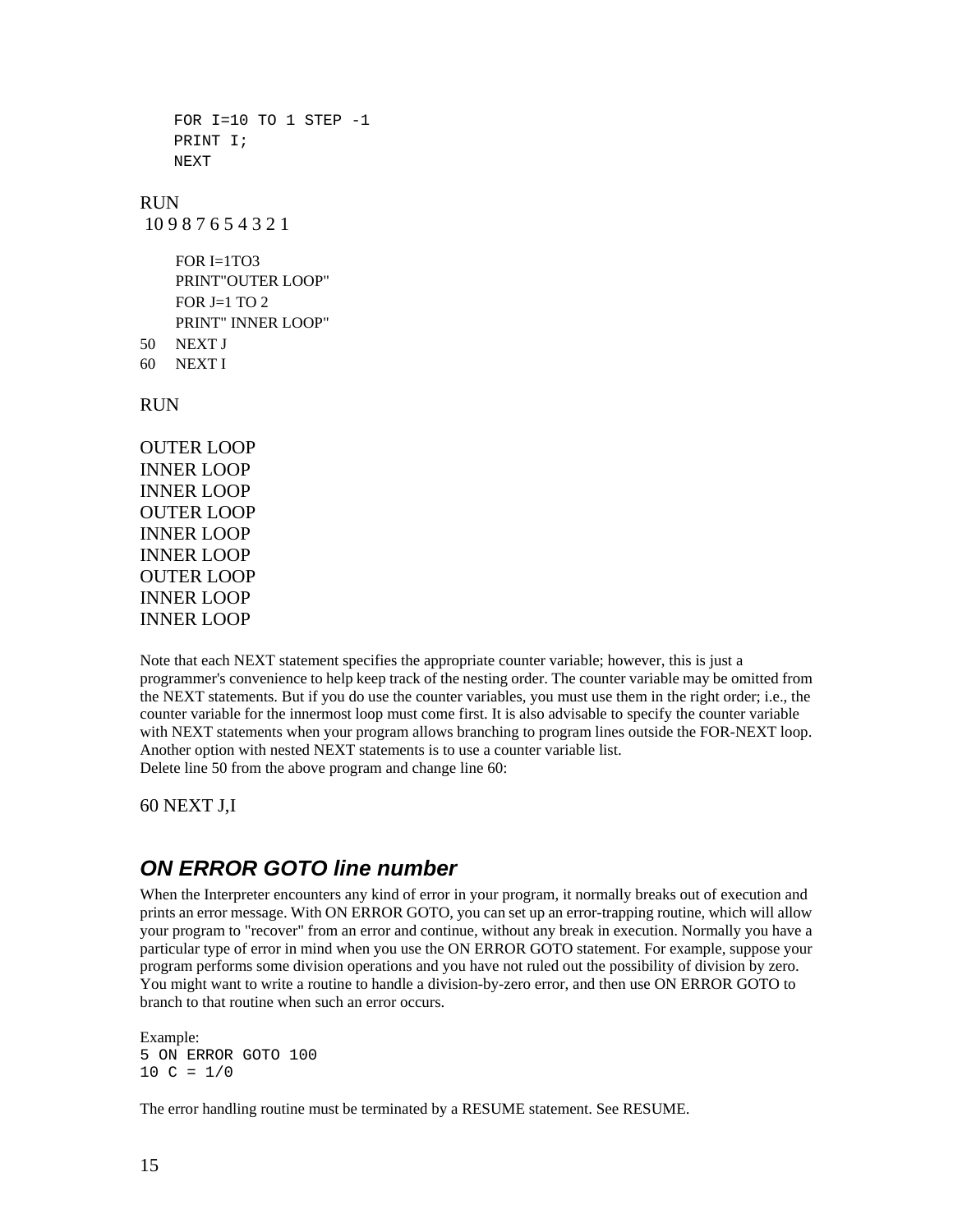Use ON ERROR GOTO 0 to deactivate the ON ERROR.

#### *RESUME line number*

Terminates an error handling routine by specifying where normal execution is to resume.

RESUME without a line number and RESUME 0 cause the Interpreter to return to the statement in which the error occurred.

RESUME followed by a line number causes the Interpreter to branch to the specified line number. RESUME NEXT causes the Computer to branch to the statement following the point at which the error occurred.

```
Sample Program with an Error Handling Routine 
5 ON ERROR GOTO 100 
10 INPUT"SEEKING SQUARE ROOT OF";X 
20 PRINT SQR(X) 
30 GOTO 10 
100 PRINT "IMAGINARY ROOT:";SQR(-X);"*I" 
110 RESUME 10
```
#### *REM*

Instructs the Interpreter to ignore the rest of the program line. This allows you to insert comments (REMarks) into your program for documentation. An ' (apostrophe) may be used instead of REM.

```
Examples Program: 
REM ** THIS REMARK INTRODUCES THE PROGRAM ** 
'THIS TOO IS A REMARK
```
#### *IF true/false expression THEN action-clause*

There are two forms of the IF THEN ELSE statement. The single line form (this one), and the multi-line or block form (see next section). The IF instructs the Interpreter to test the following logical or relational expression. If the expression is True, control will proceed to the "action" clause immediately following the expression. If the expression is False, control will jump to the matching ELSE statement (if there is one) or down to the next program line.

In numerical terms, if the expression has a non-zero value, it is always equivalent to a logical True. Examples: IF X>127 THEN PRINT "OUT OF RANGE": END

NOTE: THEN is optional in the above and similar statements. However, THEN is sometimes required to eliminate an ambiguity. For example: IF Y=M THEN M=O won't work without THEN.

INPUT A\$: IF A\$="YES" THEN yes\_here INPUT A\$: IF A\$="YES" GOTO yes\_here

The two statements have the same effect.

IF A>0 AND B>0 PRINT "BOTH POSITIVE"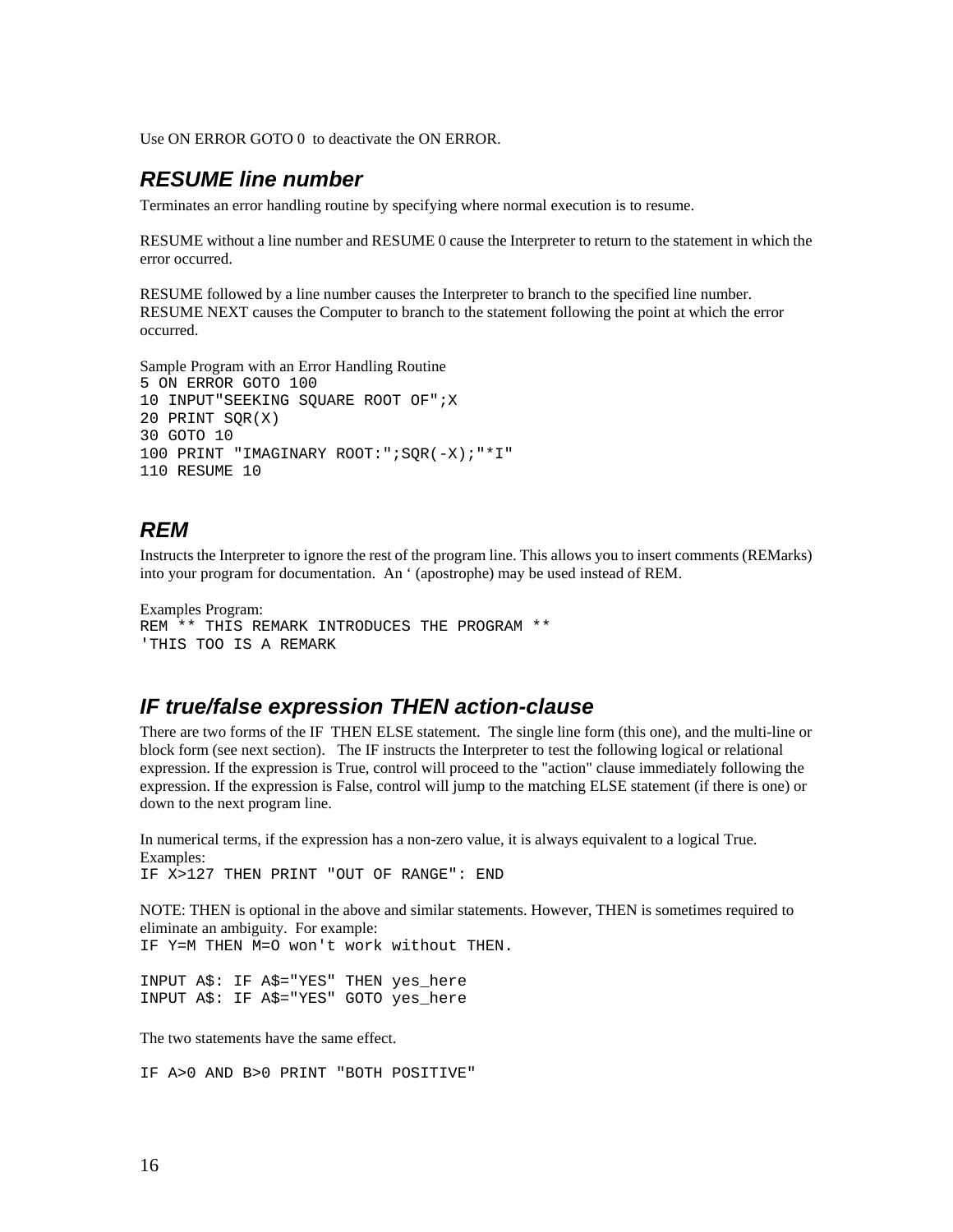#### *THEN statement or line number or line label*

Initiates the "action clause" of an IF-THEN type statement. THEN is optional except when it is required to eliminate an ambiguity, as in IF  $A \le 0$  THEN 100. THEN should also be used in IF-THEN-ELSE statements.

#### *ELSE statement or line number or line label*

Used after IF to specify an alternative action in case the IF test fails. (When no ELSE statement is used, control falls through to the next program line after a test fails.)

```
Examples: 
INPUT A$: IF A$="YES" THEN 300 ELSE END 
IF A<B PRINT"A<B"ELSE PRINT"B<=A" 
IF 1=1 THEN LABEL
```
#### *BLOCK IF, ELSEIF, THEN, ENDIF*

The multi-line or block form of IF THEN ELSE is more flexible. It has the form:

```
 If BooleanExpression [ Then ] 
 [ Block ]
  [ ElseIfStatement+ ] 
  [ ElseStatement ] 
  End If 
ElseIfStatement ::= 
  ElseIf BooleanExpression [ Then ] 
  [ Block ] 
ElseStatement ::= 
  Else 
 [ Block ]
For example: 
     vp_msg_loop: 
          msg=wait(tiut, p) 
          if type(msg)="rovideoevent" then 
             if debug then print "video event"; msg.getint()
              if lm=0 and msg.getint() = meden then 
                   if debug then print "videofinished" 
                  retcode=5 
                  return 
              endif 
          else if type(msg)="rogpiobutton" then 
              if debug then print "button press";msg 
              if esc0 and msg=b0 then retcode=1:return 
              if esc1 and msg=b1 then retcode=2:return 
              if esc2 and msg=b2 then retcode=3:return 
              if esc3 and msg=b3 then retcode=4:return 
          else if type(msg)="rotint32" then 
              if debug then print "timeout" 
              retcode=6 
              return 
          endif 
         goto vp_msg_loop
```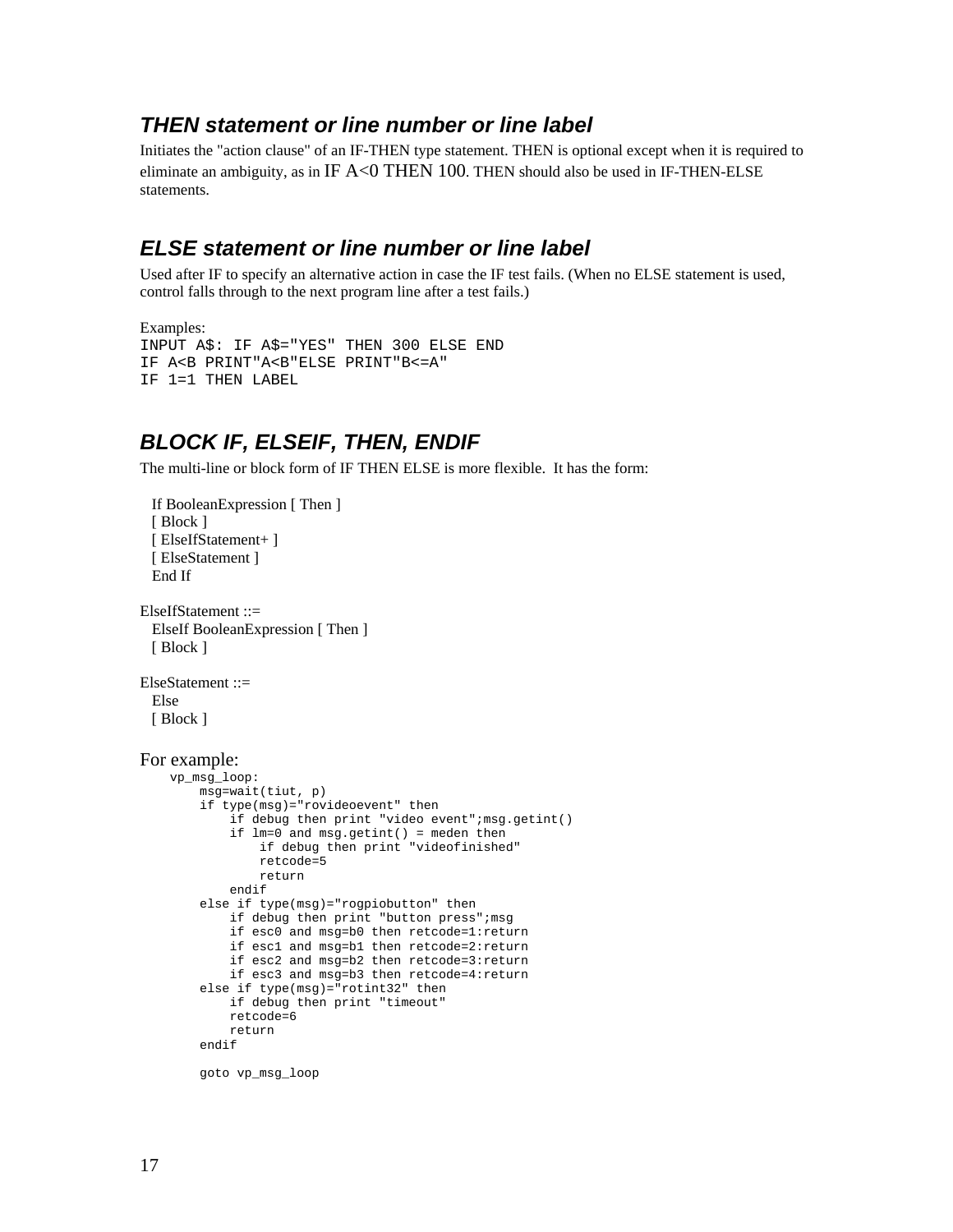#### *DATA item list*

Lets you store data inside your program to be accessed by READ statements. The data items will be read sequentially, starting with the first item in the first DATA statement, and ending with the last item in the last DATA statement. Items in a DATA list may be string or numeric constants - no expressions are allowed. If your string values include leading blanks, colons or commas, you must enclose these values in quotes. It is important that the data types in a DATA statement match up with the variable types in the corresponding READ statement (unless you use typeOmatic variables). DATA statements may appear anywhere it is convenient in a program. Generally, they are placed consecutively, but this is not required.

```
Examples: 
READ N1$,N2$,N1,N2 
DATA "SMITH, J.R.","WILSON, T.M." 
DATA 150,175
```
#### *READ item list*

END OF LIST

Instructs the Interpreter to read a value from a DATA statement and assign that value to the specified variable. The first time a READ is executed, the first value in the first DATA statement will be used; the second time, the second value in the DATA statement will be read. When all the items in the first DATA statement have been read, the next READ will use the first value in the second DATA statement; etc. (An Out-of-Data error occurs if there are more attempts to READ than there are DATA items.) The following program illustrates a common application for READ/DATA statements.

```
50 PRINT "NAME","AGE" 
100 READ N$ 
110 IF N$="END" PRINT "END OF LIST":END 
120 READ AGE 
130 IF AGE < 18 PRINT N$,AGE 
140 GOTO100 
150 DATA "SMITH, JOHN",30,"ANDERSON,T.M.",20 
160 DATA "JONES, BILL", 15,"DOE,SALLY",21 
170 DATA "COLLINS, W.P.", 17, END
RIIN
NAME AGE
JONES, BILL 15 
COLLINS,W.P. 17
```
The program locates and prints all the minors' names from the data supplied. Note the use of an END string to allow READing lists of unknown length.

The same rule regarding commas, colons and leading blanks applies to values input via DATA statements and INPUT # statements. READ T\$,N\$,D\$ PRINT T\$;N\$;D\$ DATA "TOTAL IS: ","ONE THOUSAND,TWO HUNDRED " DATA DOLLARS.

T\$ requires quotes because of the colon; N\$ requires quotes because of the comma.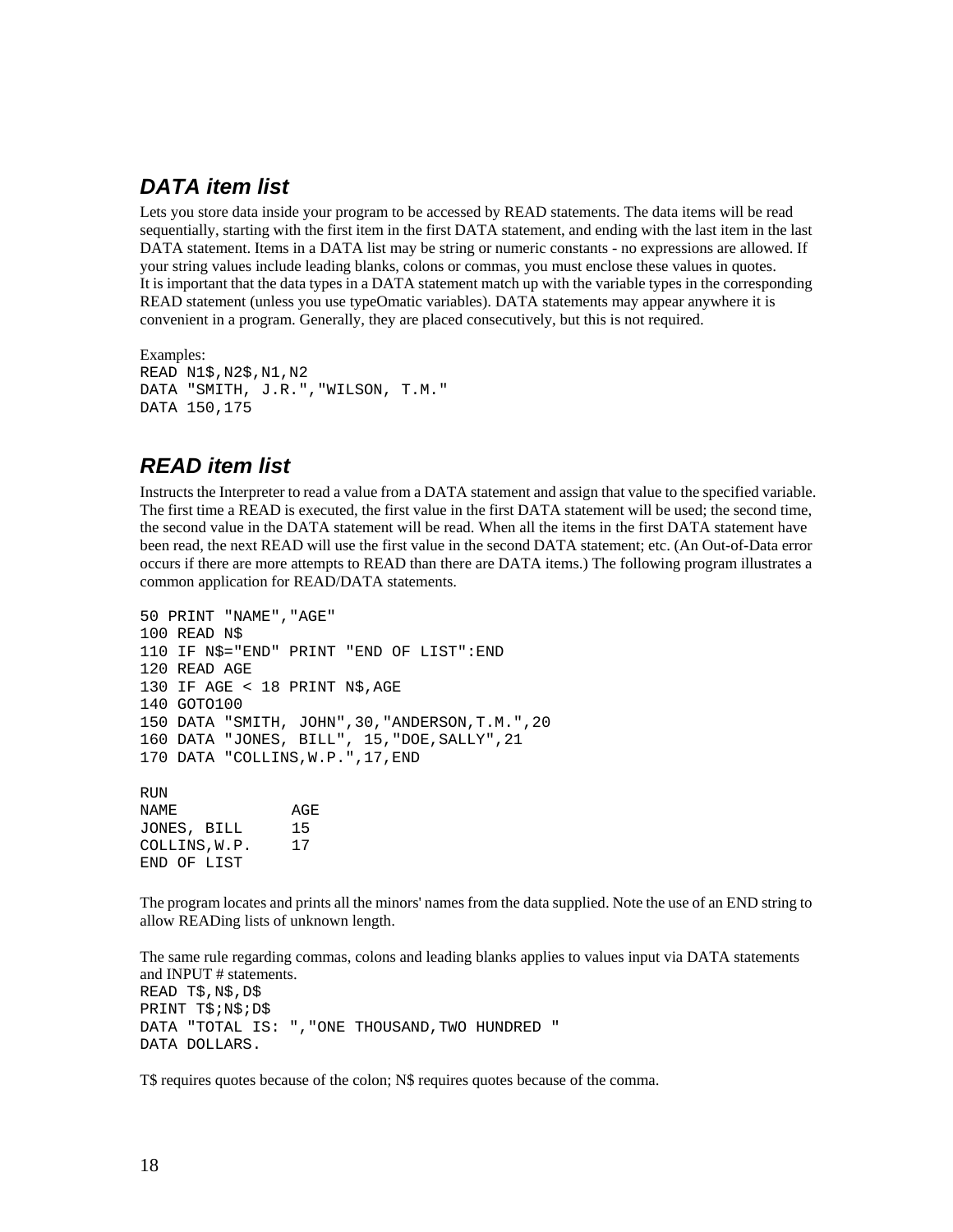## *RESTORE*

Causes the next READ statement executed to start over with the first item in the first DATA statement. This lets your program re-use the same DATA lines.

Example: READ X RESTORE READ Y PRINT X,Y DATA 50,60

RUN 50 50

Because of the RESTORE statement, the second READ statement starts over with the first DATA item.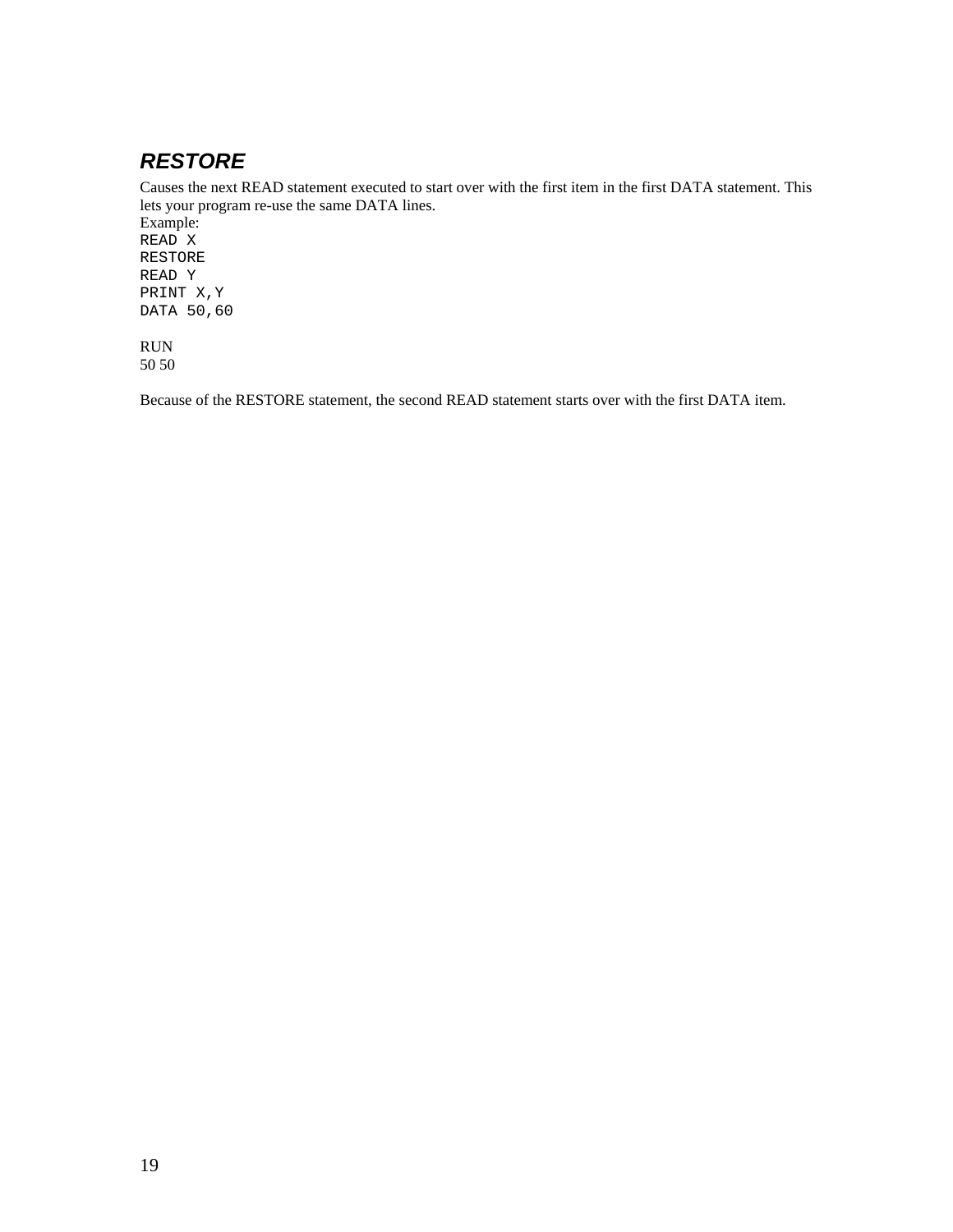# **Console Statements**

The statements described in this section let you send and receive strings and character to consoles. Currently the only console is the BrightSign serial port Shell.

Statements covered in this section:

| <b>TTY Console</b>   |
|----------------------|
| <b>PRINT</b>         |
| @ (PRINT modifier)   |
| TAB (PRINT modifier) |
| <b>INPUT</b>         |
| <b>LINEINPUT</b>     |

### *PRINT item list*

Prints an item or a list of items on the console. The items may be either string constants (character sequences enclosed in quotes), string variables, numeric constants (numbers), variables, or expressions involving all of the preceding items. The items to be PRINTed may be separated by commas or semi-colons. If commas are used, the cursor automatically advances to the next print zone before printing the next item. If semi-colons are used, no space is inserted between the items printed.

Positive numbers are printed with a leading blank (instead of a plus sign); all numbers are printed with a trailing blank; and no blanks are inserted before or after strings.

Examples:  $X=5:PRINT 25$ ; "IS EQUAL TO";  $X \sim 2$ RUN 25 IS EQUAL TO 25

A\$="STRING" PRINT A\$;A\$,A\$;" ";A\$ RUN STRINGSTRING STRING STRING

10 PRINT "ZONE 1","ZONE 2","ZONE 3","ZONE 4" RUN ZONE 1 ZONE 2 ZONE 3 ZONE 4

Each print zone is 16 char wide. The cursor moves to the next print zone each time a comma is encountered.

10 PRINT "ZONE 1", "ZONE 3" RUN ZONE 1 ZONE 3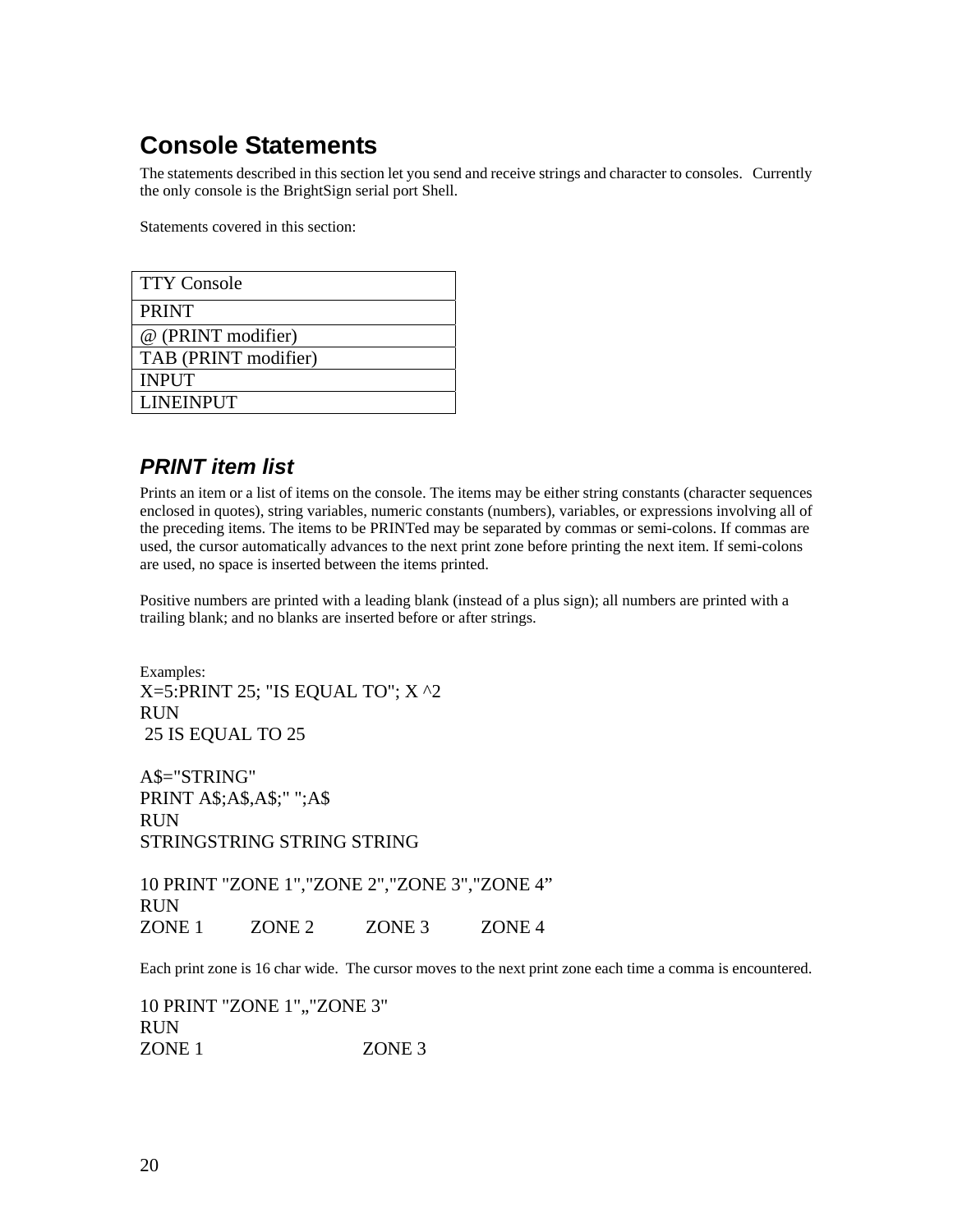#### 10 PRINT "PRINT STATEMENT #10 "; 20 PRINT "PRINT STATEMENT #20" RUN PRINT STATEMENT #10 PRINT STATEMENT #20

A trailing semi-colon over-rides the cursor-return so that the next PRINT begins where the last one left off (see line 10).

If no trailing punctuation is used with PRINT, the cursor drops down to the beginning of the next line.

If the console you are printing to is "windowed" (not TTY), then @ Specifies exactly where printing is to begin. The @ modifier must follow PRINT immediately, and the location specified must be a number from 0 to 1023.

PRINT @ 550, "LOCATION 550"

Whenever you PRINT @ on the bottom line of the Display, there is an automatic line-feed, causing everything displayed to move up one line. To suppress this, use a trailing semi-colon at the end of the statement.

Example: PRINT @ 1000, 1000;

#### *PRINT TAB (expression)*

Moves the cursor to the specified position on the current line (modulo the width of your console if you specify TAB positions greater than the console width). TAB may be used several times in a PRINT list.

Example: PRINT TAB(5)"TABBED 5";TAB(25)"TABBED 25"

No punctuation is required after a TAB modifier. Numerical expressions may be used to specify a TAB position. TAB cannot be used to move the cursor to the left. If the cursor is beyond the specified position, the TAB is ignored.

#### *INPUT item list*

#### *LINEINPUT string variable*

Causes the Interpreter to stop execution until, you enter the specified number of values via the keyboard. The INPUT statement may specify a list of string or numeric variables to be input. The items in the list must be separated by commas.

INPUT X\$, X1, Z\$, Z1

This statement calls for you to input a string-literal, a number, another string literal, and another number, in that order. When the statement is encountered, the Interpreter will display a ?\_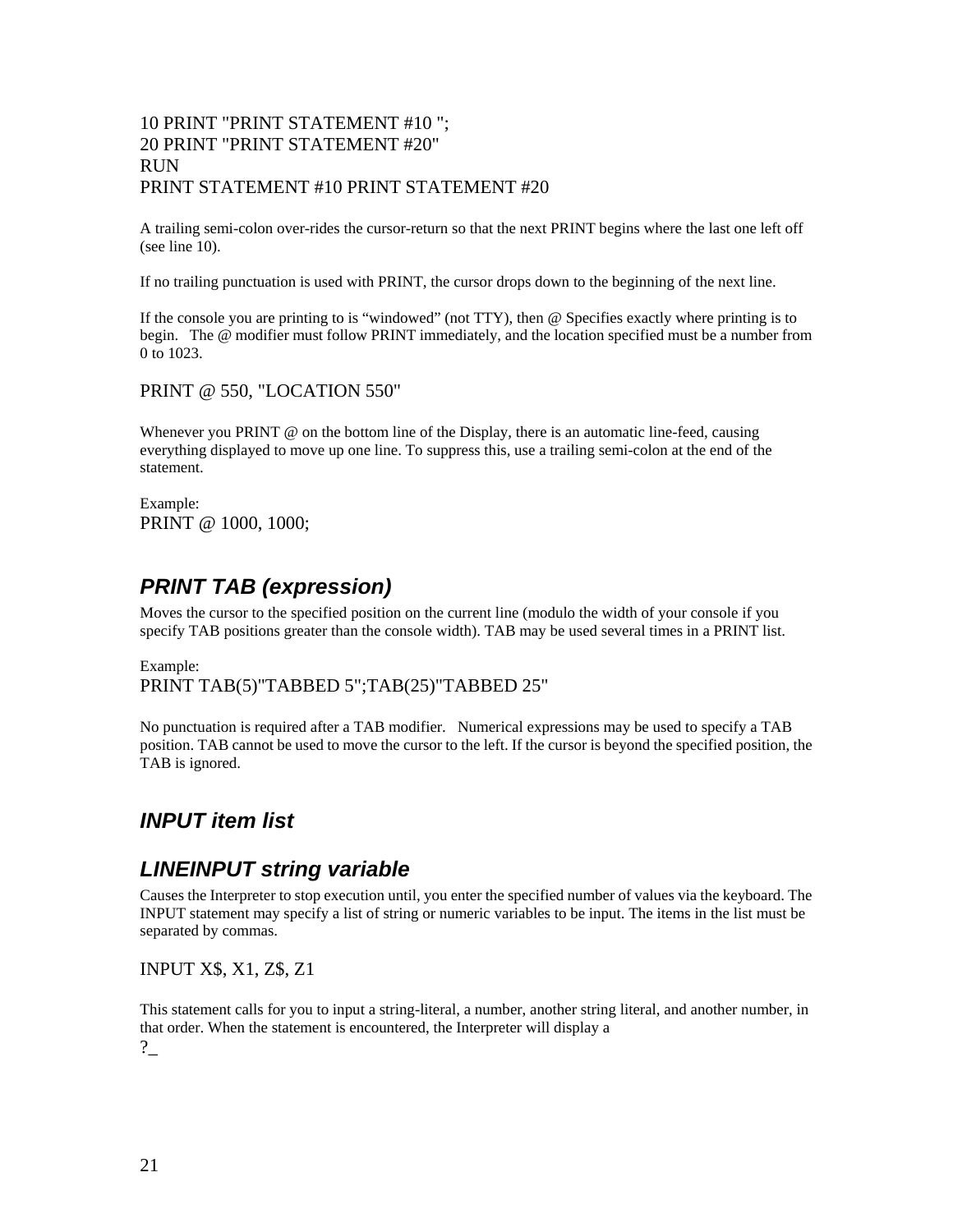You may then enter the values all at once or one at a time. To enter values all at once, separate them by commas. (If your string literal includes leading blanks, colons, or commas, you must enclose the string in quotes.)

To input a string with no ? displayed, use LINEINPUT. 100 LINEINPUT A\$

# *POS(x)*

Returns a number from 0 to window width, indicating the current cursor position on the cursor. Requires a "dummy argument" (any numeric expression).

PRINT TAB(40) POS(0) 'prints 40 at position 40

PRINT "THESE" TAB(POS(0)+5)"WORDS" TAB(POS(0)+5)"ARE"; PRINT TAB(POS(0)+5)"EVENLY" TAB(POS(0)+5)"SPACED"

# **Built-in Roku Object and Miscellaneous Functions**

Roku BrightScript has integrated support for Roku Objects. These objects are how the Roku system exposes blocks of functionality to the scripting language. For example, there are objects for receiving events (aka messages), accessing consoles (such as the serial port), playing back video, playing audio, etc. See the separate Roku Object specification for the details.

The following built-in functions are for manipulating Roku Objects and Miscellaneous functions.

| LISTDIR<br><b>CREATEOBJECT</b><br><b>GETINTERFACE</b><br><b>OBJFUN</b><br><b>TYPE</b><br><b>SLEEP</b> | <b>WAIT</b> |
|-------------------------------------------------------------------------------------------------------|-------------|
|                                                                                                       |             |
|                                                                                                       |             |
|                                                                                                       |             |
|                                                                                                       |             |
|                                                                                                       |             |
|                                                                                                       |             |

### *wait (timeout, object)*

This function waits on objects that are "waitable" (those that have a MessagePort interface). It returns the message object. If timeout is zero, "wait" will wait for ever. Otherwise, Wait will return after timeout milliseconds if no messages are received. In this case, Wait returns a type "rotINT32".

Example:

```
p = CreateObject("roMessagePort") 
sw = CreateObject("roGpioControlPort") 
sw.SetPort(p) 
msg=wait(0, p)print type(msg) ' should be roGpioButton 
print msg.GetInt() ' button number
```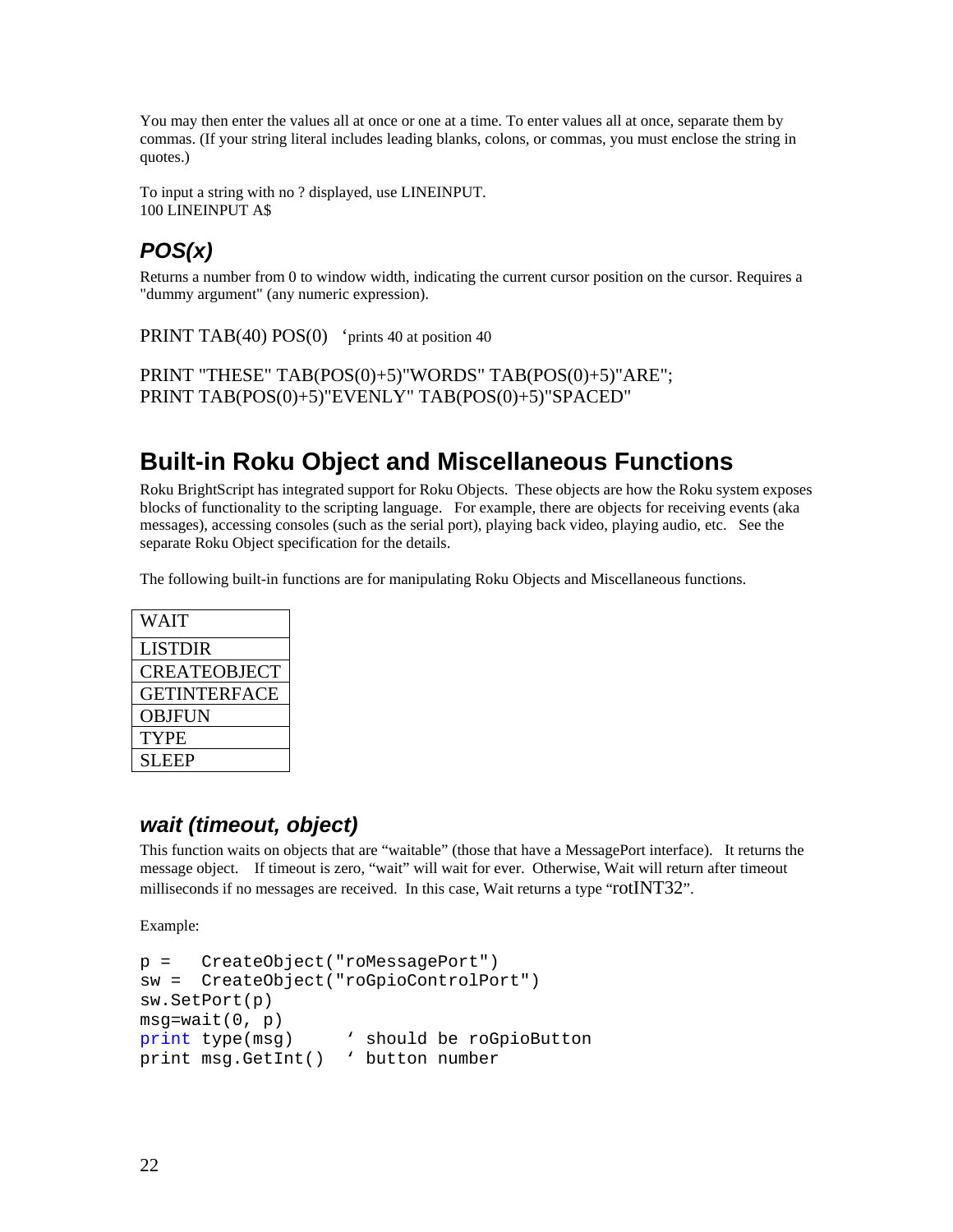### *ListDir(path)*

Returns a roLIST object containing the contents of the directory path specified. All files names are converted to all lowercase For example:

```
BrightScript> l=ListDir("/") 
BrightScript> for i=1 to l.Count():print l.RemoveHead():next 
test_movie_3.vob 
test_movie_4.vob 
test_movie_1.vob 
test_movie_2.vob
```
### *CreateObject(string)*

Creates a roku object of the name specified by string. Example:

```
sw = CreateObject("roGpioControlPort")
```
#### *GetInterface(object, ifname)*

Each Roku Object has one or more interfaces. This function returns a value of type "rotINTERFACE".

Note that generally Roku Objects allow you to skip the interface specification. In which case, the appropriate interface within the object is used. This works as long as the function names within the interfaces are unique.

### *ObjFun(interface, name, param1, …, paramN)*

This function executes an object function. It is not normally used. Instead the shortcut "." syntax is used.

```
ser = CreateObject("roGpioControlPort") 
if = GetInterface(ser, "ifMessagePort") 
print ObjFun(if, "GetValue")
```

```
Is the same as: 
ser = CreateObject("roSerialConsole") 
print ser.ifMessagePort.GetValue()
```
or simply: print ser.GetValue()

# *Type(variable)*

Returns the type of a variable and/or object. See the Roku Object specification for a list of types. To check the type of an array, use one of the array elements (they will all be the same type). For example: print  $type(q(0))$ 

### *sleep(milliseconds)*

This function causes the script to pause for the specified time, without wasting CPU cycles. There are 1000 milliseconds in one second.

Example: sleep(1000) ' sleep for 1 second sleep(200) \ sleep 2/10 of a second sleep(3000) ' sleep three seconds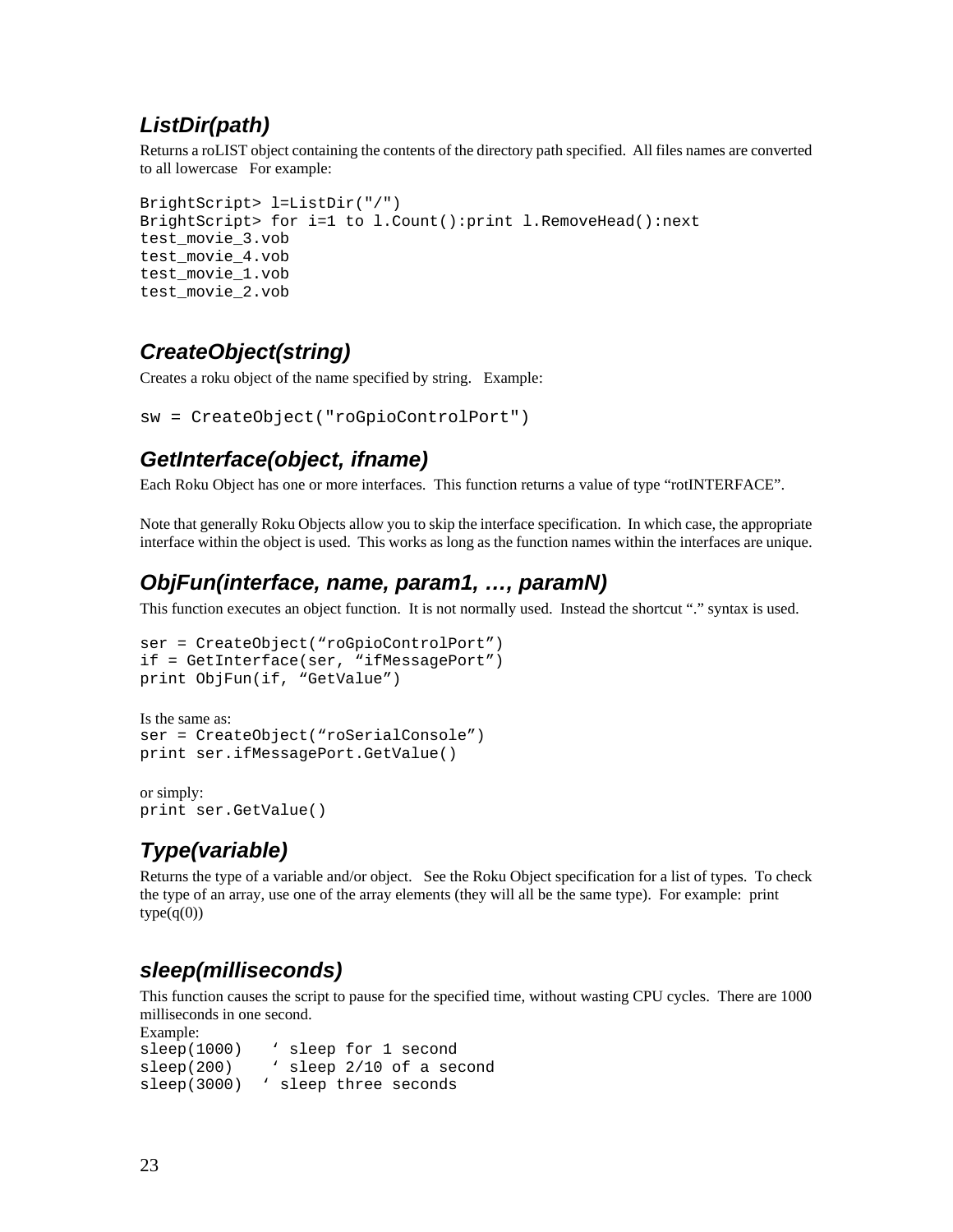| <b>ASC</b>   | <b>MID</b>           |
|--------------|----------------------|
| <b>CHR</b>   | <b>RIGHT</b>         |
| <b>INSTR</b> | <b>STR</b>           |
| <b>INKEY</b> | <b>STRING</b>        |
| <b>LEN</b>   | VAL                  |
| LEFT.        | <b>READASCIIFILE</b> |

# **Built-in String Functions**

# *ASC (string)*

Returns the ASCII code (in decimal form) for the first character of the specified string. . A null-string argument will cause an error to occur. Example: 100 PRINT ASC("A")

### *CHR (expression)*

Performs the inverse of the ASC function: returns a one-character string whose character has the specified ASCII, or control. Example:

PRINT CHR\$(35) 'prints a number-sign #

Using CHR\$, you can assign quote-marks (normally used as string-delimiters) to strings. The ASCII code for quotes - is 34. So A\$=CHR\$(34) assigns the value " to A\$.

#### *INSTR(position to start, text-to-search, substring-to-find)*

Returns the position of a substring within a string. Returns 0 if the substring is not found. The first position is 1. For example:

PRINT INSTR(1, "This is a test", "is")

will print 3

### *LEFT (string, n)*

Returns the first *n* characters of *string.* 

PRINT LEFT\$("Timothy", 3) ' displays Tim

# *LEN (string)*

Returns the character length of the specified string. Example:

PRINT LEN("Timothy") ' prints 7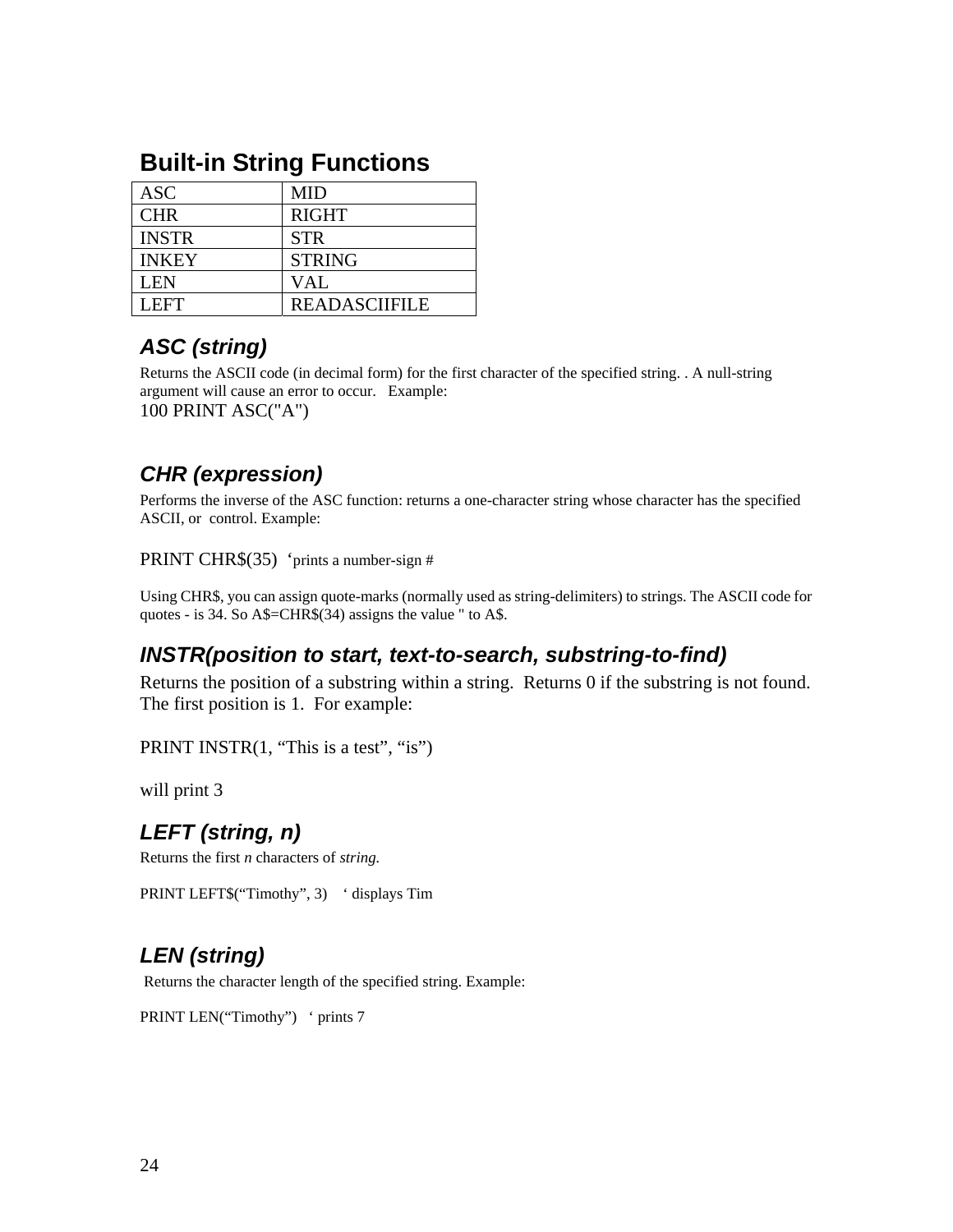### *MID (string, p, [n])*

Returns a substring of *string* with length *n* and starting at position *p*. n may be omitted, in which case the string starting at p and ending at the end of the string is returned. The first character in the string is poison 1 Example:

PRINT MID("Timothy", 4,3) 'prints oth

## *RIGHT (string, n)*

Returns the last n characters of *string*. Example*:* 

RIGHT\$(ST\$,4) returns the last 4 characters of ST\$.

### *ReadAsciiFile(filepath)*

This function reads the specified file and returns it as a string. For example:

text=DoReadAsciiFile("/config.txt")

# *STR (expression)*

Converts a numeric expression or constant to a string. STR\$(A), for example, returns a string equal to the character representation of the value of A. For example, if A=58.5, then STR\$(A) equals the string " 58.5". (Note that a leading blank is inserted before "58.5" to allow for the sign of A).

### *STRING (n, "character" or number)*

Returns a string composed of n *character*-symbols. For example,

```
STRING $(30,"*") 
 returns "******************************"
```
# *VAL (string)*

Performs the inverse of the STR\$ function: returns the number represented by the characters in a string argument. The numerical type of the result can be integer, float, or double precision, as determined by the rules for the typing of constants. For example, if A\$="12" and B\$="34" then VAL(A\$+ "."+B\$) returns the value 12.34.

```
20 INPUT "ENTER MESSAGE"; M$ 
30 FOR K=1 TO LEN(M$) 
40 T$=MID(M$, K, 1 ) 
60 CD=ASC(T$)+5: IF CD>255 CD=CD-255 
70 NU$=NU$ + CHR(CD) 
80 NEXT 
90 PRINT "THE CODED MESSAGE IS" 
100 PRINT NU$ 
110 FOR K=1 TO LEN(NU$) 
120 T$=MID(NU$, K, 1) 
130 CD=ASC(T$)-5: IF CD < 0 CD=CD+255
```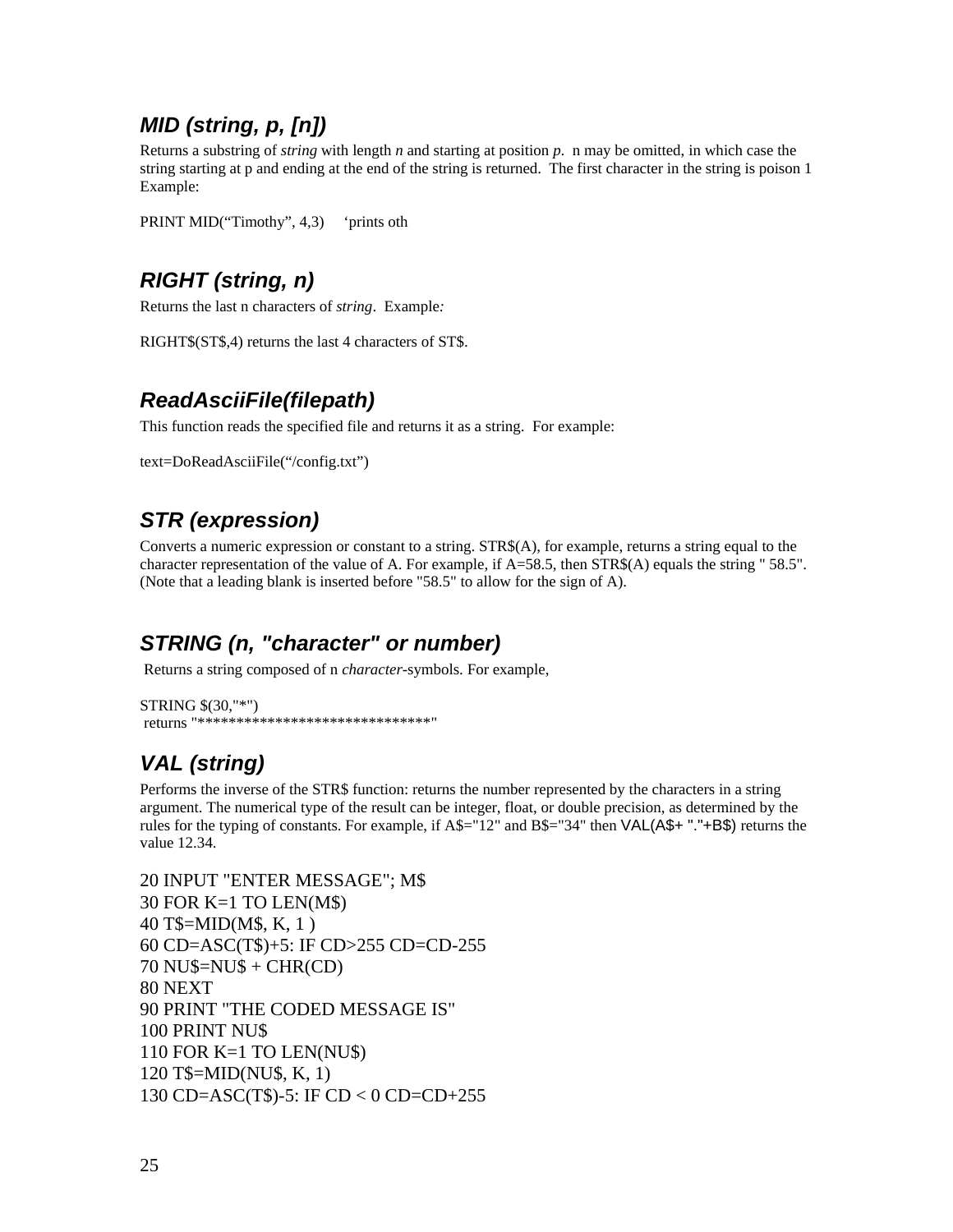140 OLDS=OLD\$+CHR\$(CD) 150 NEXT 160 PRINT "THE DECODED MESSAGE IS" 170 PRINT OLD\$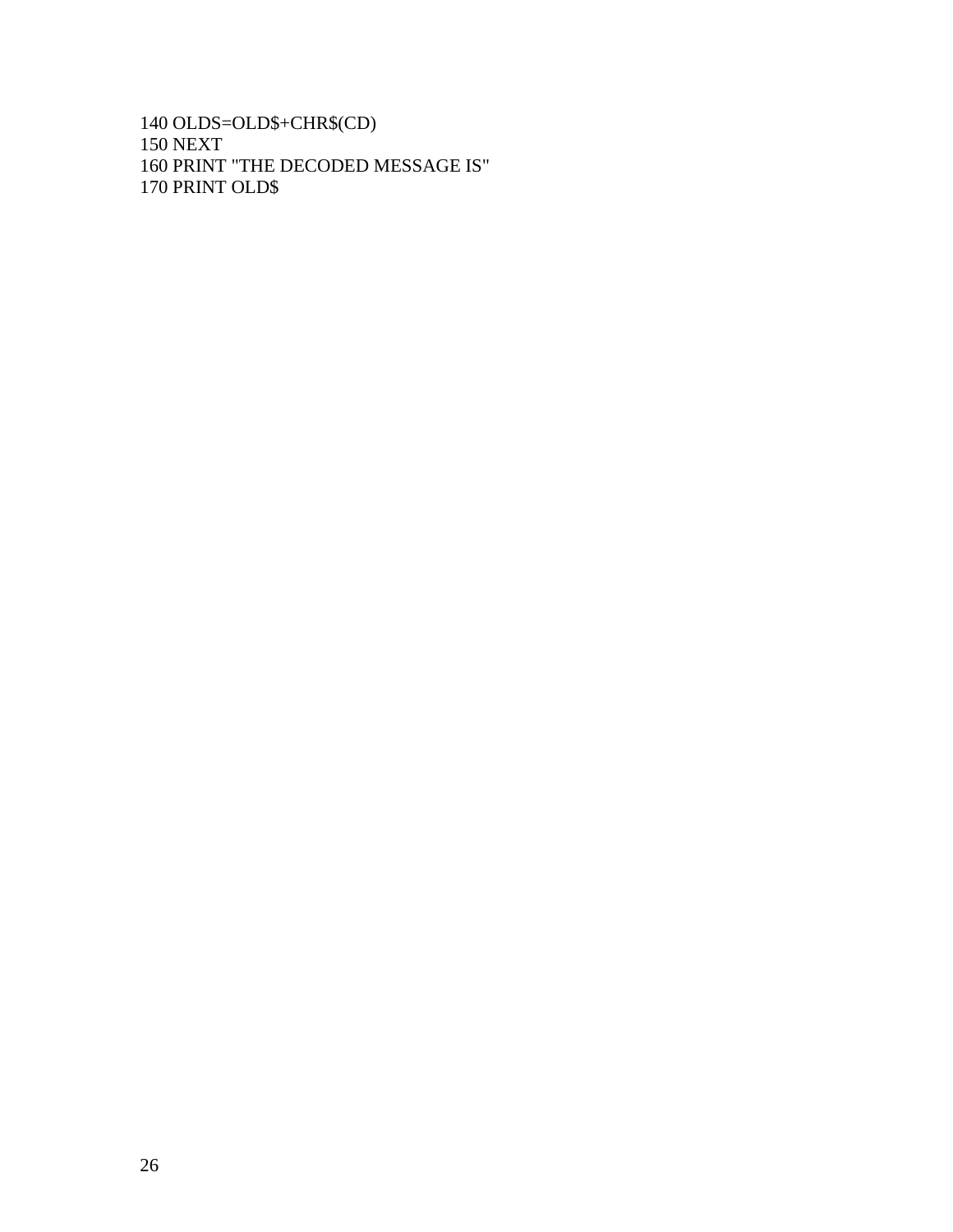# **Built-in Arithmetic Functions**

BrightScript offers a wide variety of intrinsic ("built-in") functions for performing arithmetic and special operations.

All the common math functions use type rotFLOAT (not Double).

Trig functions use or return radians, not degrees.

For all the functions, the argument must be enclosed in parentheses. The argument may be a numeric variable, expression or constant.

Functions described in this section:

| <b>ABS</b>  | COS         | <b>INT</b>    | <b>SGN</b> | ERR |
|-------------|-------------|---------------|------------|-----|
| <b>ATN</b>  | <b>CSNG</b> | LOG.          | <b>SIN</b> | ERL |
| <b>CDBL</b> | EXP         | <b>RANDOM</b> | <b>SOR</b> |     |
|             | <b>FIX</b>  | <b>RND</b>    | <b>TAN</b> |     |

## *ABS (x)*

Returns the absolute value of the argument.

# *ATN (x)*

Returns the arctangent (in radians) of the argument; that is,  $ATN(X)$  returns "the angle whose tangent is  $X$ ". To get arctangent in degrees, multiply  $ATN(X)$  by 57.29578. Returns a double-precision representation of the argument.

# *COS (x)*

Returns the cosine of the argument (argument must be in radians). To obtain the cosine of  $X$  when  $X$  is in degrees, use  $CGS(X*.01745329)$ .

# *CSNG (x)*

Returns a single-precision float representation of the argument. When the argument is a double-precision value, it is returned as six significant digits with "4/5 rounding" in the least significant digit. So CSNG(.6666666666666667) is returned as .666667; CSNG(.3333333333333333) is returned as .333333.

# *EXP (x)*

Returns the "natural exponential" of X, that is, *ex.* This is the inverse of the LOG function, so  $X=EXP(LOG(X)).$ 

# *FIX (x)*

Returns a truncated representation of the argument. All digits to the right of the decimal point are simply chopped off, so the resultant value is an integer. For non-negative X,  $FIX(X)=INT(X)$ . For negative values of  $X$ ,  $\text{FIX}(X)=\text{INT}(X)+1$ . For example,  $\text{FIX}(2.2)$  returns 2, and  $\text{FIX}(-2.2)$  returns -2.

# *INT(x)*

Returns an integer representation of the argument, using the largest whole number that is not greater than the argument.. INT(2.5) returns 2; INT(-2.5) returns -3; and INT(1000101.23) returns 10000101.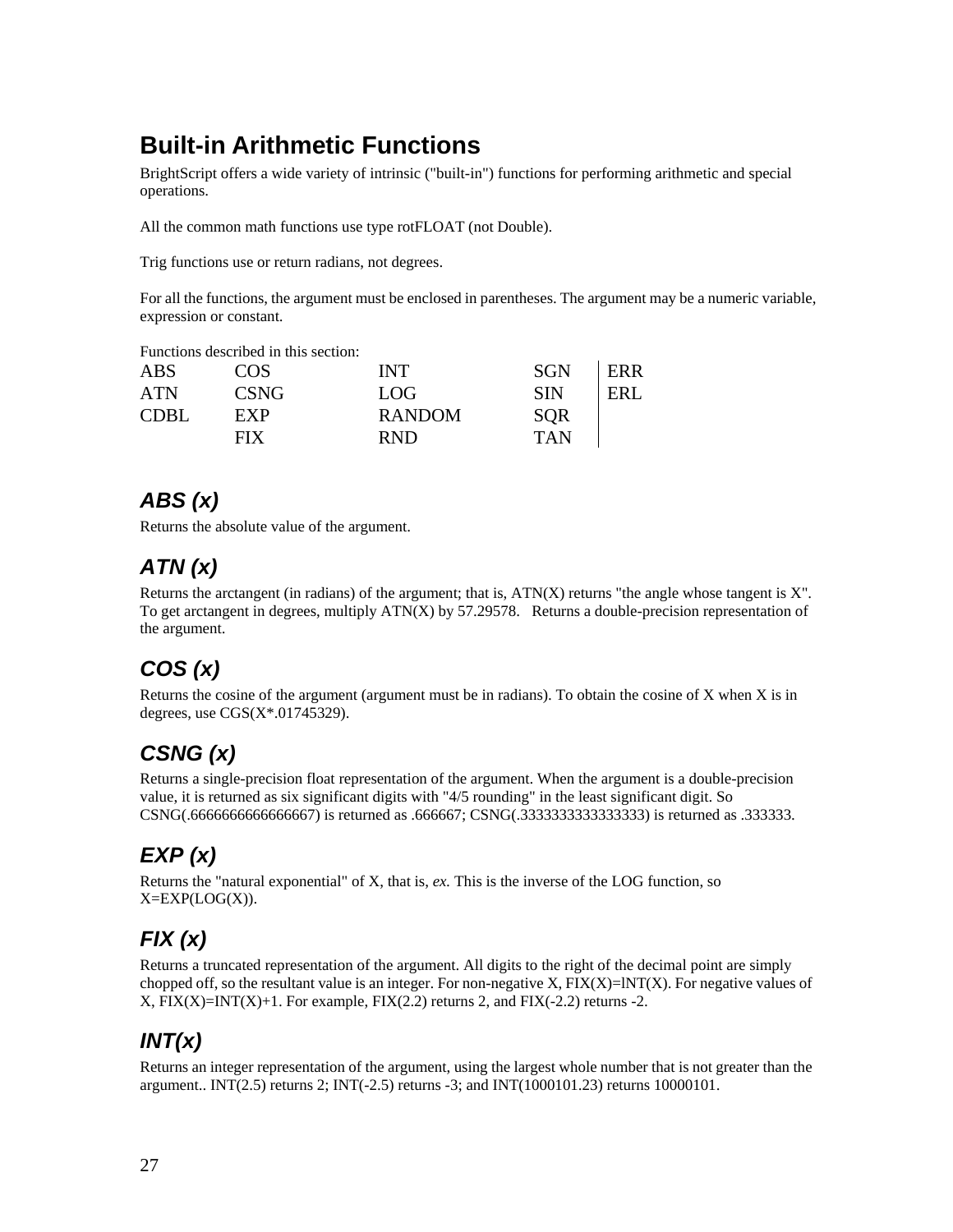# *LOG(x)*

Returns the natural logarithm of the argument, that is,  $log_e(\text{argument})$ . This

is the inverse of the EXP function, so  $X = LOG(EXP(X))$ . To find the logarithm of a number to another base b, use the formula  $\log_{b}(X) = \log_{e}(X)/\log_{e}(b)$ . For example, LOG(32767)/LOG(2) returns the logarithm to base 2 of 32767.

PRINT LOG(3.3\*X)

# *RANDOM*

is actually a complete statement rather than a function. It reseeds the random number generator. If a program uses the RND function, you may want to put RANDOM at the beginning of the program. This will ensure that you get an unpredictable sequence of pseudo-random numbers each time you run the program.

RANDOM  $C=RND(6)$ 

# *RND(x)*

Generates a pseudo-random number using the current pseudo-random "seed number" (generated internally and not accessible to user). RND may be used to produce random numbers between 0 and 1, or random integers greater than 0, depending on the argument.

RND(0) returns a single-precision float value between 0 and 1. RND(integer) returns an integer between 1 and *integer inclusive* . For example, RND(55) returns a pseudo-random integer greater than zero and less than 56.

# *SGN(x)*

The "sign" function: returns -1 for X negative, 0 for X zero, and  $+1$  for X positive.

# *SIN(x)*

Returns the sine of the argument (argument must be in radians). To obtain the sine of X when X is in degrees, use SIN(X\*.01745329).

# *SQR(x)*

Returns the square root of the argument.  $SOR(X)$  is the same as  $X^{\wedge}(1/2)$ , only faster.

# *TAN(x)*

Returns the tangent of the argument (argument must be in radians). To obtain the tangent of  $X$  when  $X$  is in degrees, use TAN(X\*.01745329).

### *ERL*

Returns the line number in which an error has occurred. This function is primarily used inside an error-handling routine accessed by an ON ERROR GOTO statement. If no error has occurred when ERL is called, line number 0 is returned. However, if an error has occurred since power-up, ERL returns the line number in which the error occurred.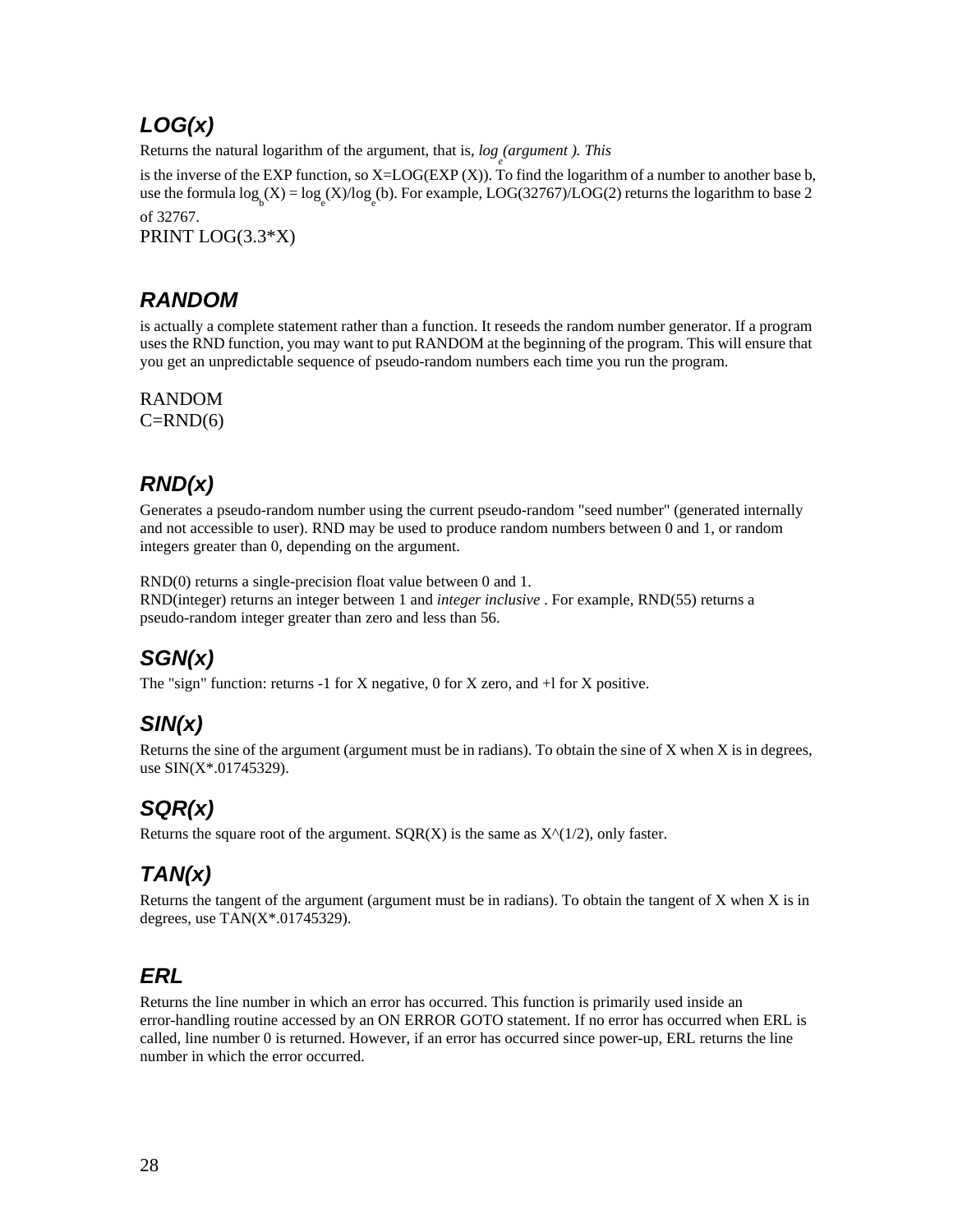### *ERR*

Similar to ERL, except ERR returns a value related to the code of the error rather than the line in which the error occurred. Commonly used inside an error handling routine accessed by an ON ERROR GOTO statement.

 $ERR/2+1$  = true error code (true error code -1)\*2= $ERR$ 

Example Program 10 ON ERROR GOTO 1000 20 DIM A(15): I=1 30 READ A(1) 40 I=I+1: GOTO 30 50 REM REST OF PROGRAM 100 DATA 2,3,5,7,1,13 999 END 1000 IF ERR/2+1=4 RESUME 50 1010 ON ERROR GOTO 0

Note line 1000: 4 is the error code for Out of Data.